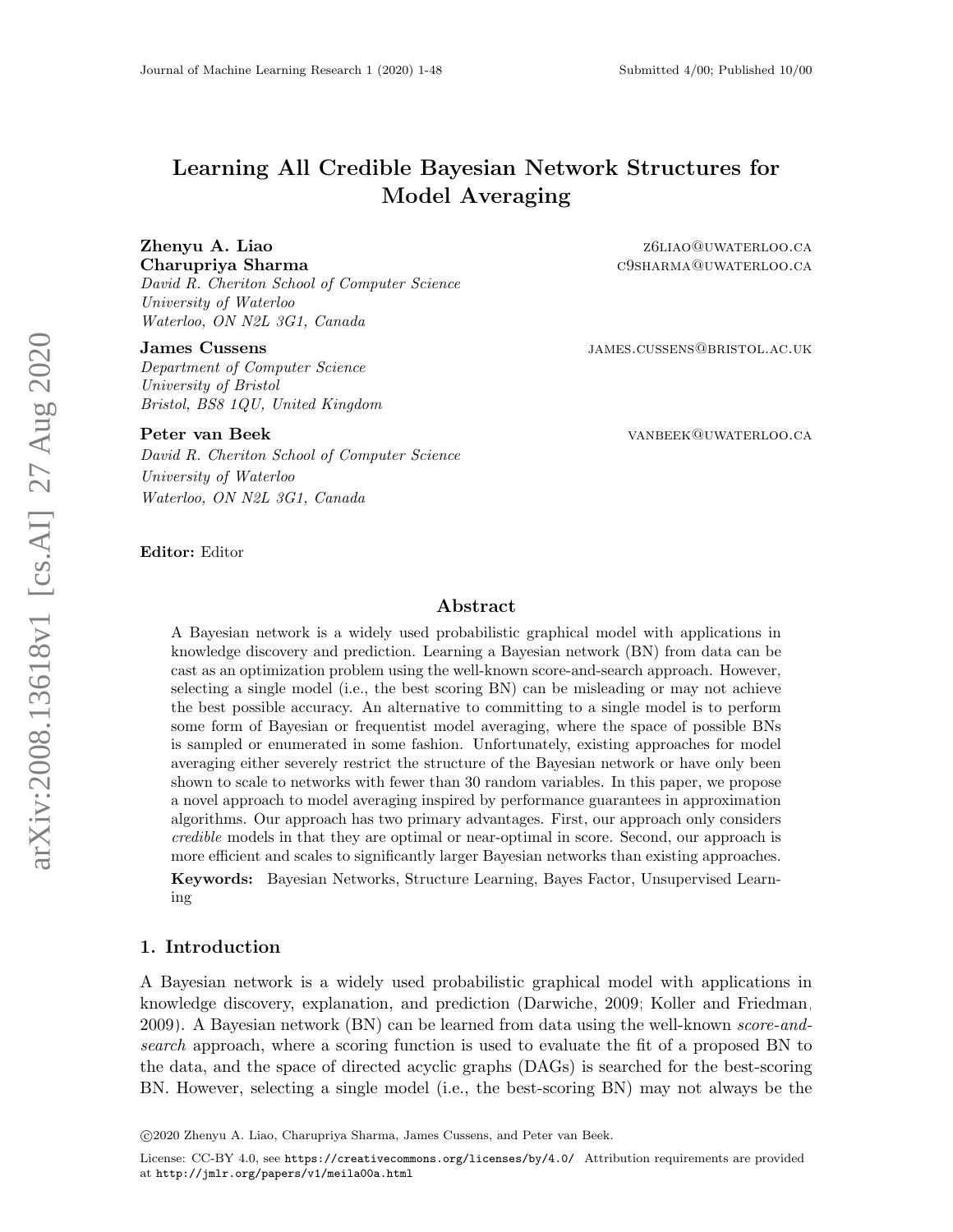best choice. When one is using BNs for knowledge discovery and explanation with limited data, selecting a single model may be misleading as there may be many other BNs that have scores that are very close to optimal and the posterior probability of even the best-scoring BN is often close to zero. As well, when one is using BNs for prediction, selecting a single model may not achieve the best possible accuracy.

An alternative to committing to a single model is to perform some form of Bayesian or frequentist model averaging [\(Claeskens and Hjort, 2008;](#page-22-1) [Hoeting et al., 1999;](#page-23-1) [Koller and](#page-23-0) [Friedman, 2009\)](#page-23-0). In the context of knowledge discovery, Bayesian model averaging allows one to estimate, for example, the posterior probability that an edge is present, rather than just knowing whether the edge is present in the best-scoring network. Previous work has proposed Bayesian and frequentist model averaging approaches to network structure learning that enumerate the space of all possible DAGs [\(Koivisto and Sood, 2004\)](#page-23-2), sample from the space of all possible DAGs [\(He et al., 2016;](#page-22-2) [Madigan and Raftery, 1994\)](#page-23-3), consider the space of all DAGs consistent with a given ordering of the random variables [\(Buntine,](#page-21-0) [1991;](#page-21-0) [Dash and Cooper, 2004\)](#page-22-3), consider the space of tree-structured or other restricted DAGs [\(Madigan and Raftery, 1994;](#page-23-3) Meilă and Jaakkola, 2000), and consider only the  $k$ best scoring DAGs for some given value of k [\(Chen et al., 2015,](#page-22-4) [2016,](#page-22-5) [2018;](#page-22-6) [Chen and Tian,](#page-22-7) [2014;](#page-22-7) [He et al., 2016;](#page-22-2) [Tian et al., 2010\)](#page-23-5). Unfortunately, these existing approaches either severely restrict the structure of the Bayesian network, such as only allowing tree-structured networks or only considering a single ordering, or have only been shown to scale to small Bayesian networks with fewer than 30 random variables.

In this paper, we propose a novel approach to model averaging for BN structure learning that is inspired by performance guarantees in approximation algorithms. Let OPT be the score of the optimal BN and assume without loss of generality that the optimization problem is to find the minimum-score BN. Instead of finding the k-best networks for some fixed value of k, we propose to find all Bayesian networks G that are within a factor  $\rho$  of optimal; i.e.,

$$
OPT \leq score(\mathcal{G}) \leq \rho \cdot OPT,\tag{1}
$$

for some given value of  $\rho \geq 1$ , or equivalently,

$$
OPT \leq score(\mathcal{G}) \leq OPT + \epsilon,\tag{2}
$$

for  $\epsilon = (\rho - 1) \cdot OPT$ . Instead of choosing arbitrary values for  $\epsilon, \epsilon \geq 0$ , we show that for the two scoring functions BIC/MDL and BDeu, a good choice for the value of  $\epsilon$  is closely related to the Bayes factor, a model selection criterion summarized in [\(Kass and Raftery,](#page-23-6) [1995\)](#page-23-6).

Our approach has two primary advantages. First, our approach only considers credible models in that they are optimal or near-optimal in score. Approaches that enumerate or sample from the space of all possible models consider DAGs with scores that can be far from optimal; for example, for the BIC/MDL scoring function the ratio of worst-scoring to best-scoring network can be four or five orders of magnitude<sup>[1](#page-1-0)</sup>. A similar but more restricted case can be made against the approach which finds the  $k$ -best networks since there is no a priori way to know how to set the parameter k such that only credible networks are considered.

<span id="page-1-0"></span><sup>1.</sup> [Madigan and Raftery](#page-23-3) [\(1994\)](#page-23-3) deem such models discredited when they make a similar argument for not considering models whose probability is greater than a factor from the most probable.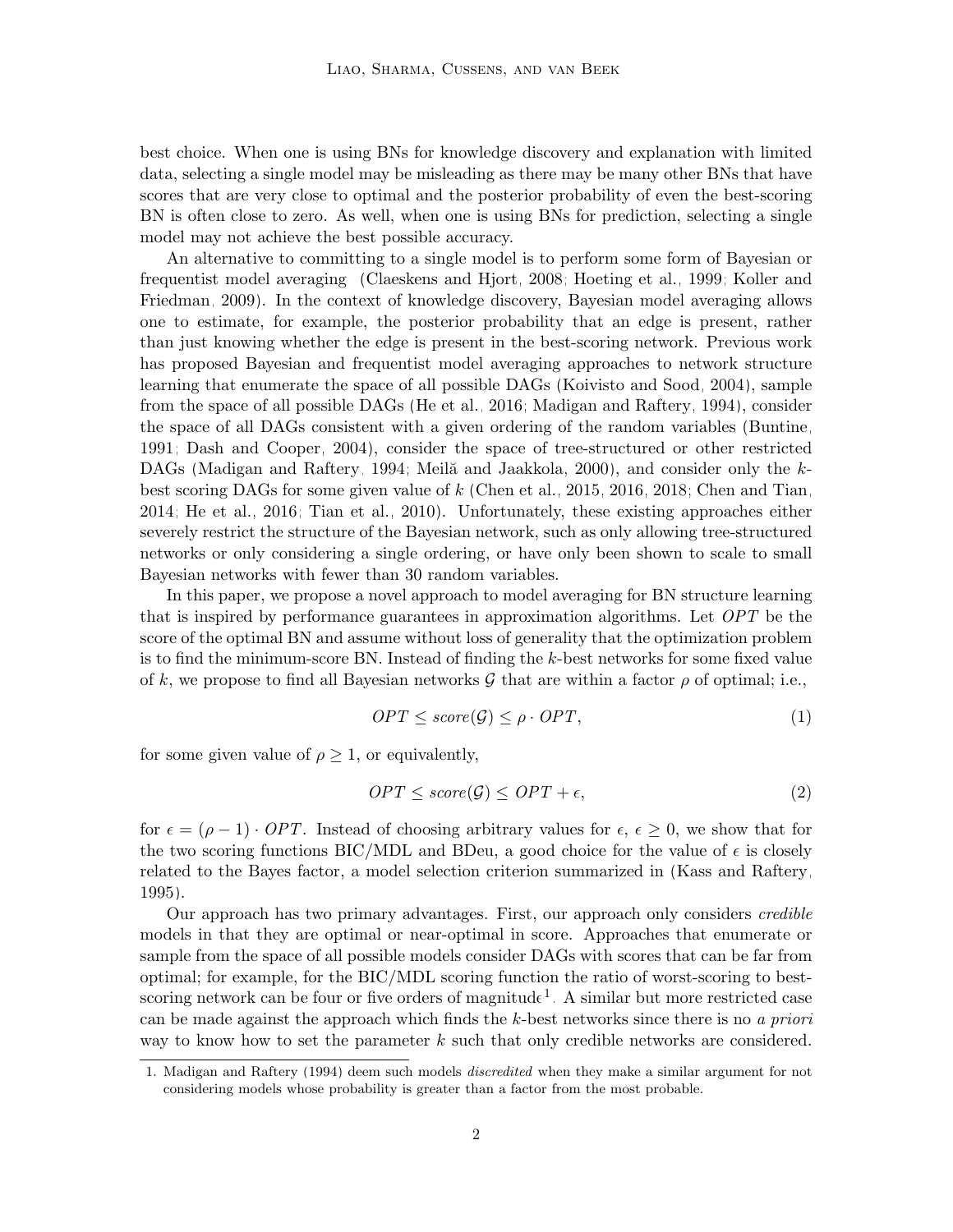Second, and perhaps most importantly, our approach is significantly more efficient and scales to Bayesian networks with almost 60 random variables. Existing methods for finding the optimal Bayesian network structure (see e.g., [Bartlett and Cussens, 2013;](#page-21-1) [van Beek and](#page-23-7) [Hoffmann, 2015\)](#page-23-7) rely heavily for their success on a significant body of pruning rules that remove from consideration many candidate parent sets both before and during the search. We show that many of these pruning rules can be naturally generalized to preserve the Bayesian networks that are within a factor of optimal. We modify GOBNILP [\(Bartlett](#page-21-1) [and Cussens, 2013\)](#page-21-1), a state-of-the-art method for finding an optimal Bayesian network, to implement our generalized pruning rules and to find all near -optimal networks. We show in an experimental evaluation that the modified GOBNILP scales to significantly larger networks without resorting to restricting the structure of the Bayesian networks that are learned.

### 2. Background

In this section, we briefly review the necessary background in Bayesian networks and scoring functions, and define the Bayesian network structure learning problem (for more background on these topics see [Darwiche, 2009;](#page-22-0) [Koller and Friedman, 2009\)](#page-23-0).

#### 2.1 Bayesian Networks

A Bayesian network (BN) is a probabilistic graphical model that consists of a labeled directed acyclic graph (DAG),  $G = (V, E)$  in which the vertices  $V = \{V_1, \ldots, V_n\}$  correspond to n random variables, the edges  $E$  represent direct influence of one random variable on another, and each vertex  $V_i$  is labeled with a conditional probability distribution  $P(V_i | \Pi_i)$ that specifies the dependence of the variable  $V_i$  on its set of parents  $\Pi_i$  in the DAG. A BN can alternatively be viewed as a factorized representation of the joint probability distribution over the random variables and as an encoding of the Markov condition on the nodes; i.e., given its parents, every variable is conditionally independent of its non-descendants.

Each random variable  $V_i$  has state space  $\Omega_i = \{v_{i1}, \ldots, v_{ir_i}\}^2$  $\Omega_i = \{v_{i1}, \ldots, v_{ir_i}\}^2$ , where  $r_i$  is the cardinality of  $\Omega_i$  and typically  $r_i \geq 2$ . Each  $\Pi_i$  has state space  $\Omega_{\Pi_i} = {\pi_{i1}, \dots, \pi_{ir_{\Pi_i}}}$ . We use  $r_{\Pi_i}$ to refer to the number of possible instantiations of the parent set  $\Pi_i$  of  $V_i$  (see Figure [1\)](#page-3-0). The set  $\theta = \{\theta_{ijk}\}\$ for all  $i = \{1, \ldots, n\}, j = \{1, \ldots, r_{\Pi_i}\}\$ and  $k = \{1, \ldots, r_i\}\$ represents parameter estimates in G obtained either from expert knowledge or from a dataset, where each  $\theta_{ijk}$  estimates the conditional probability  $P(V_i = v_{ik} | \Pi_i = \pi_{ij}).$ 

The predominant method for Bayesian network structure learning (BNSL) from data is the score-and-search method. Let  $I = \{I_1, \ldots, I_N\}$  be a dataset where each instance  $I_i$  is an n-tuple that is a complete instantiation of the variables in V. A scoring function  $\sigma(G | I)$ assigns a real value measuring the quality of  $G = (VE)$  given the data I. Without loss of generality, we assume that a lower score represents a better quality network structure and omit I when the data is clear from context.

**Definition 1 (credible network)** Given a non-negative constant  $\epsilon$  and a dataset  $I =$  ${I_1,\ldots,I_N}$ , a credible network G is a network that has a score  $\sigma(G)$  such that  $OPT \leq$  $\sigma(G) \leq OPT + \epsilon$ , where OPT is the score of the optimal Bayesian network.

<span id="page-2-0"></span><sup>2.</sup> Our method works with continuous and mixed BNs, although the discussion focuses on the discrete case.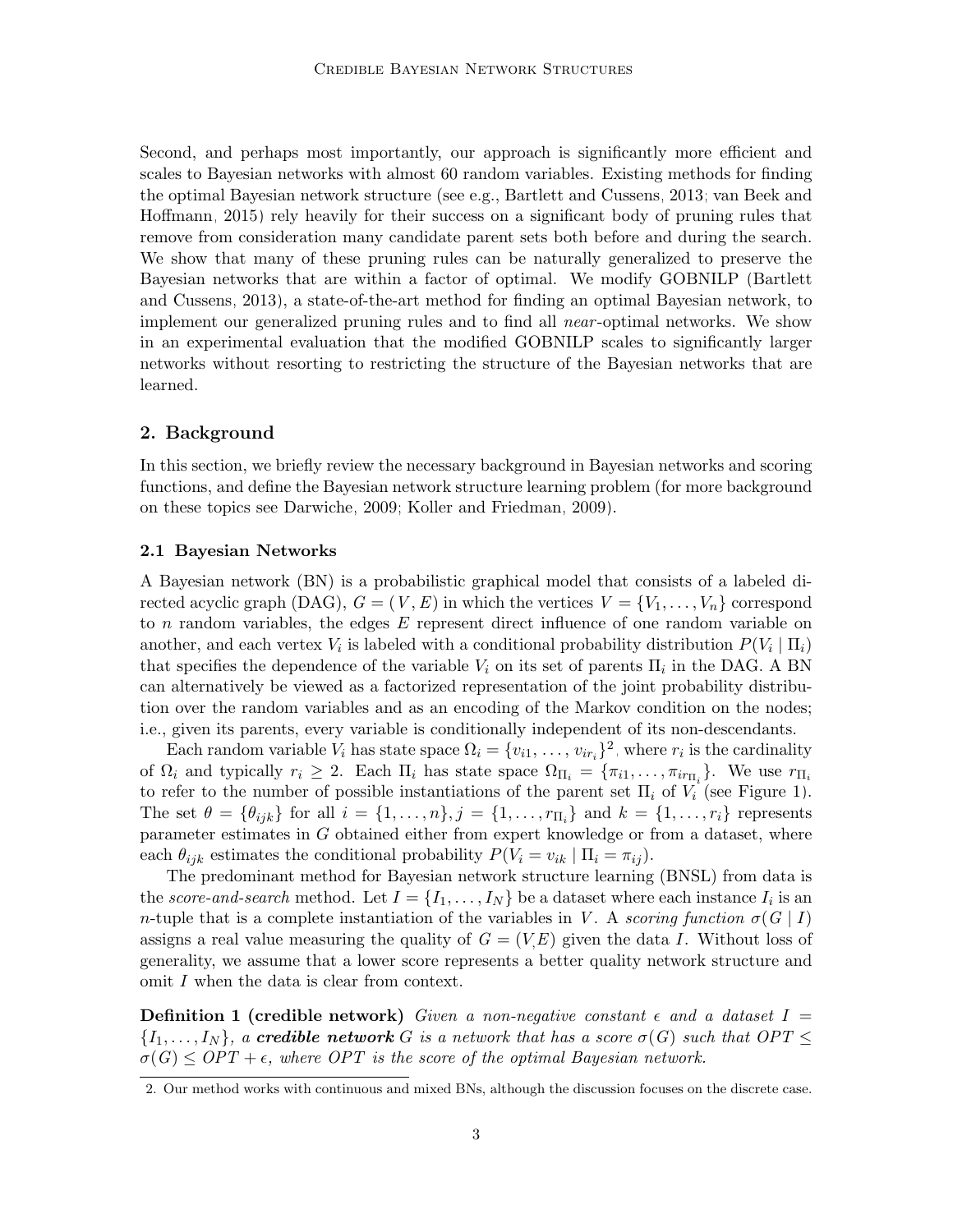

<span id="page-3-0"></span>Figure 1: Example directed acyclic graph of a Bayesian network: Variables  $A, B, F$  and  $G$ have the state space  $\{0, 1\}$ . The variables C and E have state space  $\{0, 1, 3\}$ and H has state space  $\{2,4\}$  Thus  $r_A = r_B = r_F = r_G = 2, r_C = r_E = 3$  and  $r_H = 2$ . Consider the parent set of G,  $\Pi_G = \{B, C\}$  The state space of  $\Pi_G$  is  $\Omega_{\Pi_G} = \{ \{0, 0\}, \{0, 1\}, \{0, 3\}, \{1, 0\}, \{1, 1\}, \{1, 3\} \}.$  and  $r_{\Pi_G} = 6$ .

In this paper, we focus on solving a problem we call the  $\epsilon$ -Bayesian Network Structure Learning ( $\epsilon$ BNSL). Note that the BNSL for the optimal network(s) is a special case of  $\epsilon$ BNSL where  $\epsilon = 0$ .

**Definition 2** ( $\epsilon$ **BNSL)** Given a non-negative constant  $\epsilon$ , a dataset  $I = \{I_1, \ldots, I_N\}$  over random variables  $V = \{V_1, \ldots, V_n\}$  and a scoring function  $\sigma$ , the  $\epsilon$ -Bayesian Network Structure Learning ( $\epsilon$ BNSL) problem is to find all credible networks.

#### 2.2 Scoring Functions

Scoring functions usually balance goodness of fit to the data with a penalty term for model complexity to avoid overfitting. Common scoring functions include BIC/MDL [\(Lam and](#page-23-8) [Bacchus, 1994;](#page-23-8) [Schwarz, 1978\)](#page-23-9) and BDeu [\(Buntine, 1991;](#page-21-0) [Heckerman et al., 1995\)](#page-23-10). An important property of these (and most) scoring functions is decomposability, where the score of the entire network  $\sigma(G)$  can be rewritten as the sum of local scores associated to each vertex  $\sum_{i=1}^n \sigma(V_i, \Pi_i)$  that only depends on  $V_i$  and its parent set  $\Pi_i$  in G. The local score is abbreviated below as  $\sigma(\Pi_i)$  when the local node  $V_i$  is clear from context. Pruning techniques can be used to reduce the number of candidate parent sets that need to be considered, but in the worst-case the number of candidate parent sets for each variable  $V_i$ is exponential in  $n$ , where  $n$  is the number of vertices in the DAG.

In this work, we focus on the Bayesian Information Criterion (BIC) and the Bayesian Dirichlet, specifically BDeu, scoring functions. The BIC scoring function<sup>[3](#page-3-1)</sup> in this paper is defined as,

$$
BIC: \sigma(G) = -\max_{\theta} L_{G,I}(\theta) + t(G) \cdot w = -\sum_{i=1}^{n} \sum_{j=1}^{r_{\Pi_i}} \sum_{k=1}^{r_i} n_{ijk} \log \frac{n_{ijk}}{n_{ij}} + \sum_{i=1}^{n} r_{\Pi_i}(r_i - 1) \frac{\log N}{2}.
$$

<span id="page-3-1"></span><sup>3.</sup> We adopt the MDL notation that calculates a positive score.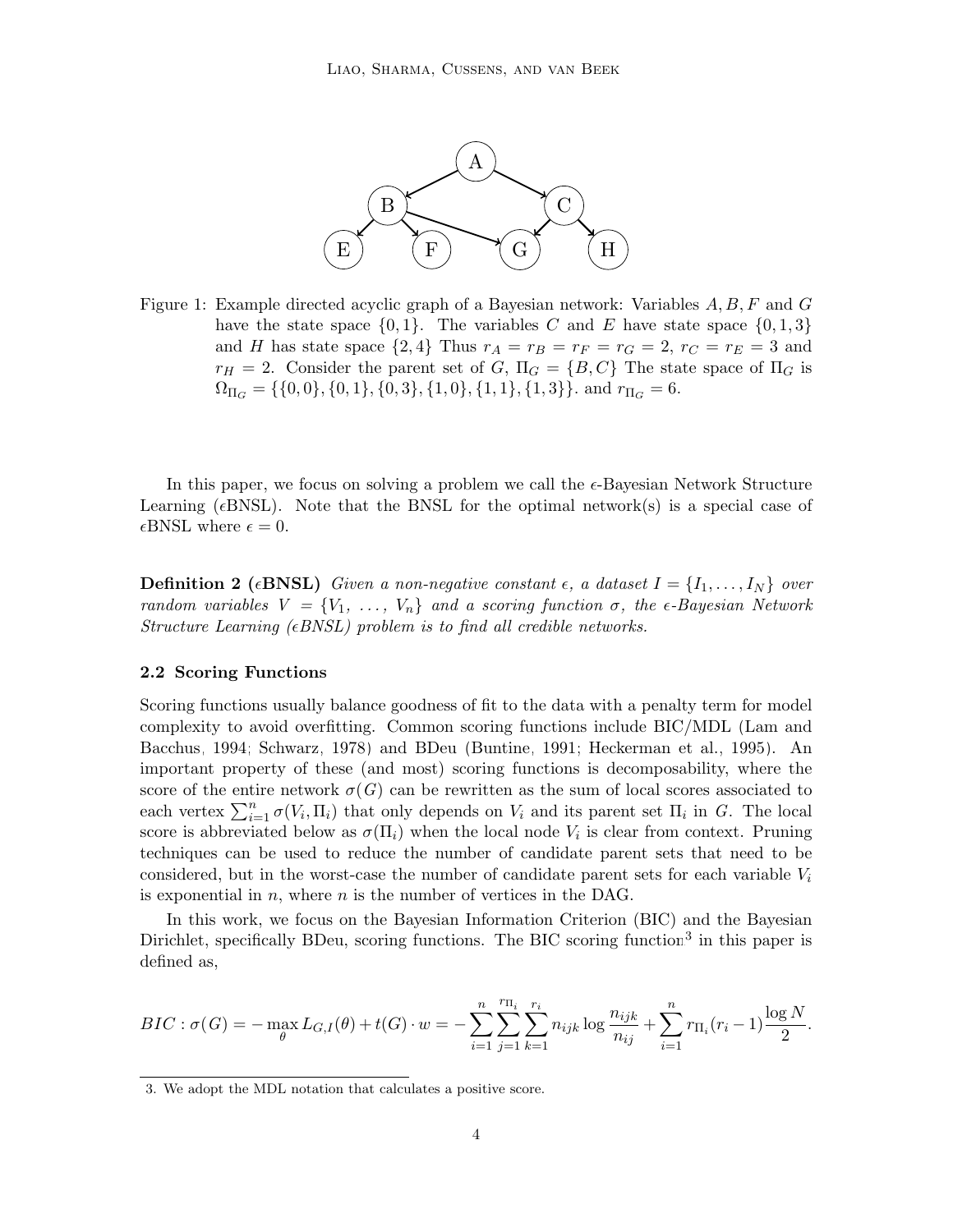Here,  $w = \frac{\log N}{2}$  $\frac{Z}{2}$ ,  $t(G)$  is a penalty term and  $L_{G,I}(\theta)$  is the log likelihood, given by,

$$
L_{G,I}(\theta) = \sum_{i=1}^{n} \sum_{j=1}^{r_{\Pi_i}} \sum_{k=1}^{r_i} \log \theta_{ijk}^{n_{ijk}},
$$

where  $n_{ijk}$  is the number of instances in I where  $v_{ik}$  and  $\pi_{ij}$  co-occur. As the BIC function is decomposable, we can associate a score to  $\Pi_i$ , a candidate parent set of  $V_i$  as follows,

$$
BIC : \sigma(\Pi_i) = -\max_{\theta_i} L(\theta_i) + t(\Pi_i) \cdot w = -\sum_{j=1}^{r_{\Pi_i}} \sum_{k=1}^{r_i} n_{ijk} \log \frac{n_{ijk}}{n_{ij}} + r_{\Pi_i}(r_i - 1) \frac{\log N}{2}.
$$

Here,  $L(\theta_i) = \sum_{j=1}^{r_{\Pi_i}} \sum_{k=1}^{r_i} \log \theta_{ijk}^{n_{ijk}}$  and  $t(\Pi_i) = r_{\Pi_i}(r_i - 1)$ . The BDeu scoring function<sup>[4](#page-4-0)</sup> in this paper is defined as,

$$
BDeu: \sigma(G) = -\sum_{i=1}^{n} \left( \sum_{j=1}^{r_{\Pi_i}} \left( \log \frac{\Gamma\left(\frac{\alpha}{r_{\Pi_i}}\right)}{\Gamma\left(\frac{\alpha}{r_{\Pi_i}} + n_{ij}\right)} + \sum_{k=1}^{r_i} \log \frac{\Gamma\left(\frac{\alpha}{r_i r_{\Pi_i}} + n_{ijk}\right)}{\Gamma\left(\frac{\alpha}{r_i r_{\Pi_i}}\right)} \right) \right),
$$

where  $\alpha$  is the equivalent sample size and  $n_{ij} = \sum_{k} n_{ijk}$ . As the BDeu function is decomposable, we can associate a score to  $\Pi_i$ , a candidate parent set of  $V_i$  as follows,

$$
BDeu: \sigma(\Pi_i) = -\sum_{j=1}^{r_{\Pi_i}} \left( \log \frac{\Gamma\left(\frac{\alpha}{r_{\Pi_i}}\right)}{\Gamma\left(\frac{\alpha}{r_{\Pi_i}} + n_{ij}\right)} + \sum_{k=1}^{r_i} \log \frac{\Gamma\left(\frac{\alpha}{r_i r_{\Pi_i}} + n_{ijk}\right)}{\Gamma\left(\frac{\alpha}{r_i r_{\Pi_i}}\right)} \right).
$$

#### 3. The Bayes Factor

In this section, we show that a good choice for the value of  $\epsilon$  for the  $\epsilon$ BNSL problem is closely related to the Bayes factor (BF), a model selection criterion summarized in [\(Kass](#page-23-6) [and Raftery, 1995\)](#page-23-6).

The BF was proposed by Jeffreys as an alternative to significance tests [\(Jeffreys, 1967\)](#page-23-11). It was thoroughly examined as a practical model selection tool in [\(Kass and Raftery, 1995\)](#page-23-6). Let  $G_0$  and  $G_1$  be two DAGs (BNs) in the set of all DAGs  $G$  defined over a set of random variables V. The BF in the context of BNs is defined as,

$$
BF(G_0, G_1) = \frac{P(I \mid G_0)}{P(I \mid G_1)},
$$

namely the odds of the probability of the data predicted by network  $G_0$  and  $G_1$ . The actual calculation of the BF often relies on Bayes' Theorem as follows,

$$
\frac{P(G_0 | I)}{P(G_1 | I)} = \frac{P(I | G_0)}{P(I | G_1)} \cdot \frac{P(G_0)}{P(G_1)} = \frac{P(I, G_0)}{P(I, G_1)}.
$$

Since it is typical to assume the prior over models is uniform, the BF can then be obtained using either  $P(G | I)$  or  $P(I, G), \forall G \in \mathcal{G}$ . We use those two representations to show how BIC and BDeu scores relate to the BF.

<span id="page-4-0"></span><sup>4.</sup> Our BDeu notation calculates a positive score that is consistent with the minimization setting.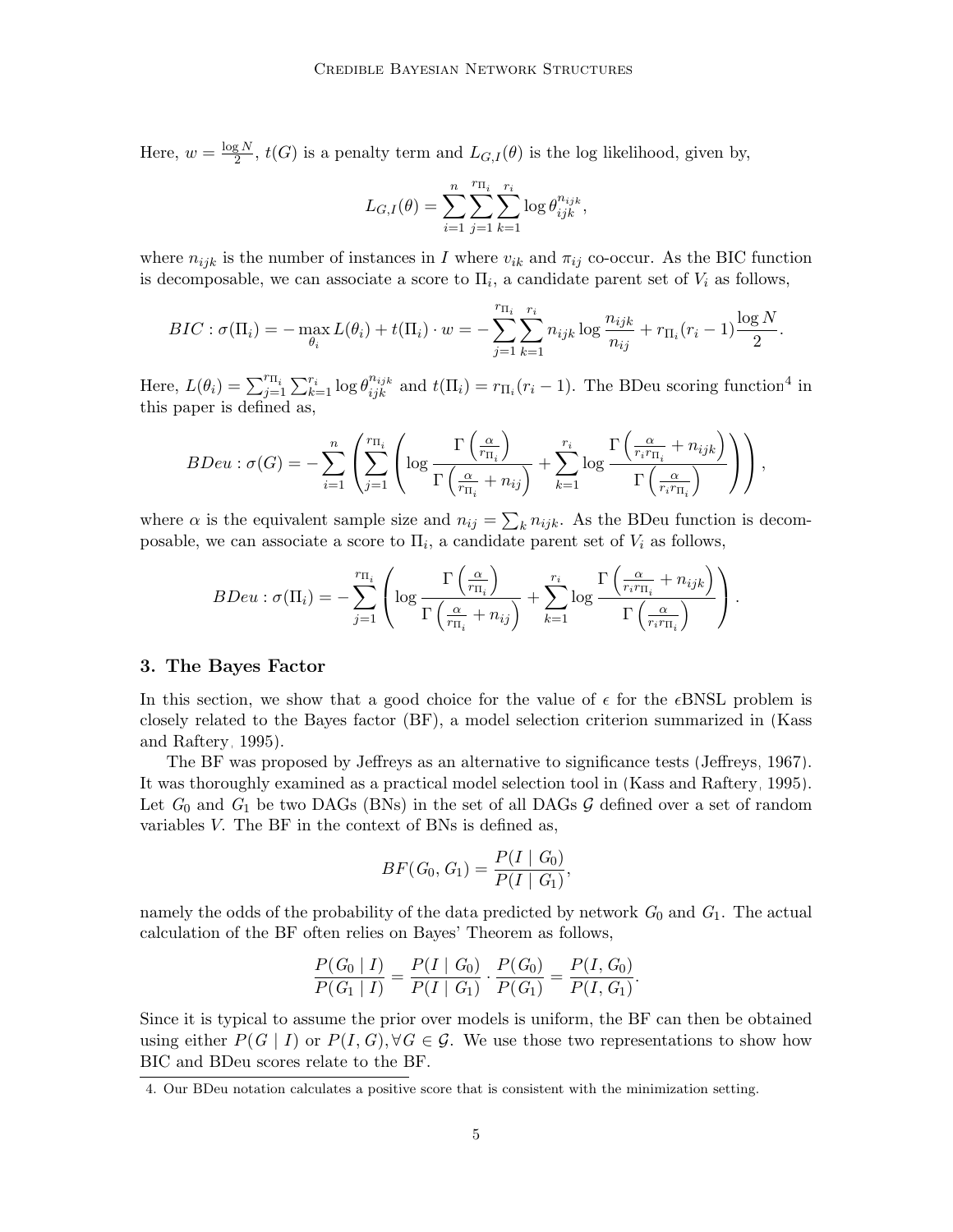Using the Laplace approximation and other simplifications, [Ripley \(1996\)](#page-23-12) derived the following approximation to the logarithm of the marginal likelihood for network  $G$  (a similar derivation is given in [Claeskens and Hjort, 2008\)](#page-22-1),

$$
\log P(I \mid G) = \max_{\theta} L_{G,I}(\theta) - t(G) \cdot \frac{\log N}{2} + t(G) \cdot \frac{\log 2\pi}{2}
$$

$$
- \frac{1}{2} \log |J_{G,I}(\theta)| + \log P(\theta \mid G),
$$

where  $J_{G,I}(\theta)$  is the Hessian matrix evaluated at the maximum likelihood estimate. It follows that,

$$
\log P(I \mid G) = -BIC(I, G) + O(1).
$$

The above equation shows that the BIC score was designed to approximate the log marginal likelihood. If we drop the lower-order term, we can then obtain the following equation,

$$
BIC(I, G_1) - BIC(I, G_0) = \log \frac{P(I \mid G_0)}{P(I \mid G_1)} = \log BF(G_0, G_1).
$$

It has been indicated in [\(Kass and Raftery, 1995\)](#page-23-6) that as  $N \to \infty$ , the difference of the two BIC scores, dubbed the Schwarz criterion, approaches the true value of  $\log BF$  such that,

$$
\frac{BIC(I, G_1) - BIC(I, G_0) - \log BF(G_0, G_1)}{\log BF(G_0, G_1)} \to 0.
$$

Therefore, the difference of two BIC scores can be used as a rough approximation to log BF. Note that some papers define BIC to be twice as large as the BIC defined in this paper, but the above relationship still holds albeit with twice the logarithm of the BF.

Similarly, the difference of the BDeu scores can be expressed in terms of the BF. In fact, the BDeu score is the log marginal likelihood where there are Dirichlet distributions over the parameters [\(Buntine, 1991;](#page-21-0) [Heckerman et al., 1995\)](#page-23-10); i.e.,

$$
\log P(I, G) = -BDeu(I, G),
$$

and thus,

$$
BDeu(I, G_1) - BDeu(I, G_0) = \log \frac{P(I, G_0)}{P(I, G_1)} = \log BF(G_0, G_1).
$$

The above results are consistent with the observation in [\(Kass and Raftery, 1995\)](#page-23-6) that the  $\log BF$  can be interpreted as a measure for the *relative success* of two models at predicting data, sometimes referred to as the "weight of evidence", without assuming either model is true. The maximal acceptable distance from the optimal model, however, is often specific to a study and determined with domain knowledge; e.g., a BF of 1000 is more appropriate in forensic science. [Heckerman et al. \(1995\)](#page-23-10) proposed the following interpreting scale for the BF: a BF of 1 to 3 bears only anecdotal evidence, a BF of 3 to 20 suggests some positive evidence that  $G_0$  is better, a BF of 20 to 150 suggests strong evidence in favor of  $G_0$ , and a BF greater than 150 indicates very strong evidence. If we deem 20 to be the desired BF in  $\epsilon$ BNSL, i.e.,  $G_0 = G^*$  and  $\epsilon = \log(20)$ , then any network with a score less than  $\log(20)$  away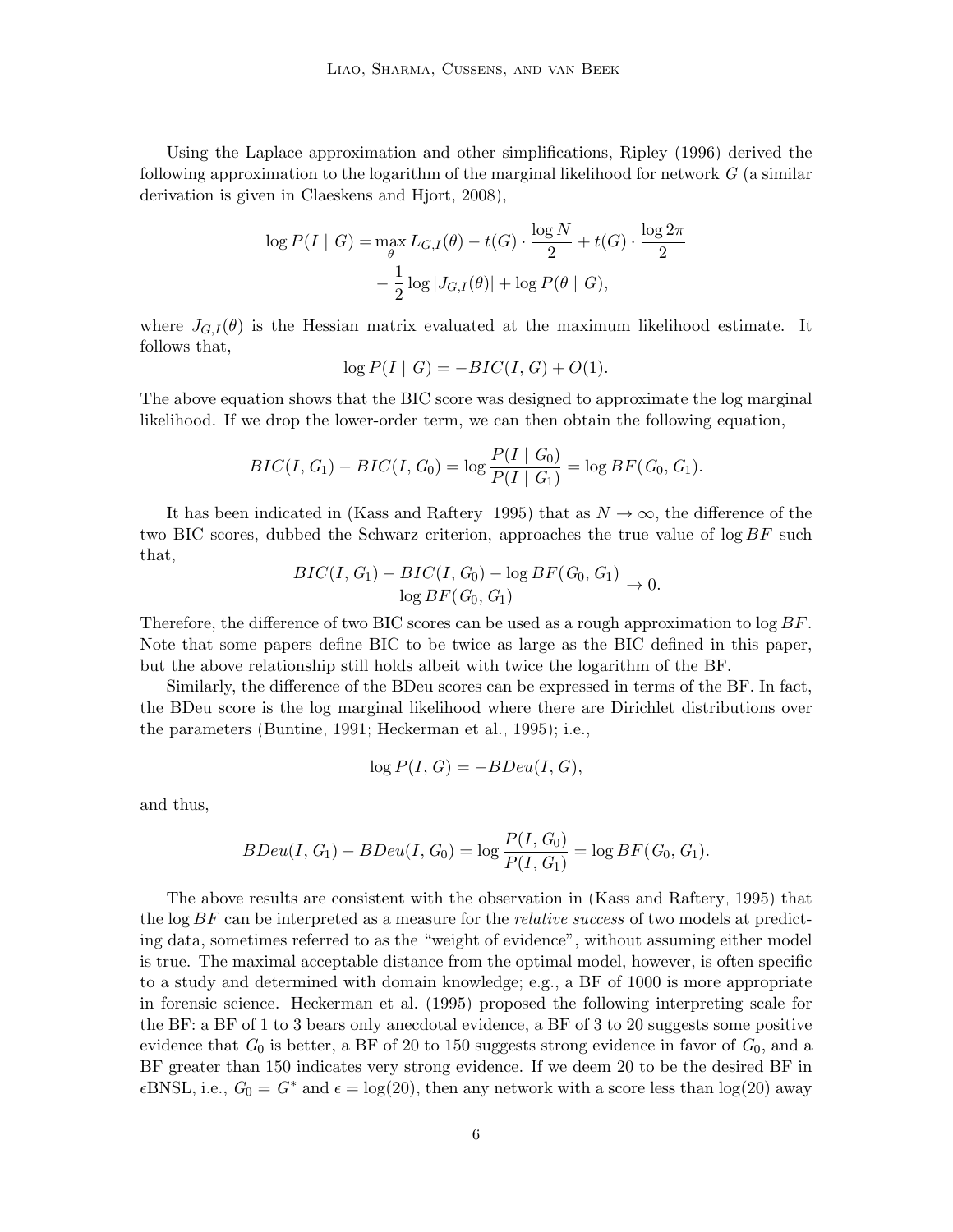from the optimal score would be *credible*, otherwise it would be *discredited*. Note that the ratio of posterior probabilities was defined as  $\lambda$  in [\(Tian et al., 2010;](#page-23-5) [Chen and Tian, 2014\)](#page-22-7) and was used as a metric to assess arbitrary values of  $k$  in finding the  $k$ -best networks.

Finally, the eBNSL problem using the BIC or BDeu scoring function given a desired BF can be written as,

<span id="page-6-5"></span>
$$
OPT \leq score(\mathcal{G}) \leq OPT + \log BF. \tag{3}
$$

### <span id="page-6-2"></span>4. Pruning Rules for Candidate Parent Sets

To find all near-optimal BNs given a BF, the local score  $\sigma(\Pi_i)$  for each candidate parent set  $\Pi_i \subseteq 2^{V - \{V_i\}}$  and each random variable  $V_i$  must be considered. As this is very cost prohibitive, it is important that the search space of candidate parent sets be pruned, provided that global optimality constraints are not violated. In this section, we generalize existing pruning rules such that the generalized rules hold when solving the  $\epsilon$ BNSL problem.

A candidate parent set  $\Pi_i$  can be *safely pruned* given a non-negative constant  $\epsilon \in \mathbb{R}^+$  if  $\Pi_i$  cannot be the parent set of  $V_i$  in any network in the set of credible networks. Note that for  $\epsilon = 0$ , the set of credible networks just contains the optimal network(s). We discuss the original rules and their generalization below and proofs for each can be found in the appendix.

[Teyssier and Koller \(2005\)](#page-23-13) give a pruning rule for all decomposable scoring functions. This rule compares the score of a candidate parent set to those of its subsets. We give a relaxed version of the rule.

<span id="page-6-3"></span>**Lemma 3** Given a vertex variable  $V_j$ , candidate parent sets  $\Pi_j$  and  $\Pi'_j$ , and some  $\epsilon \in \mathbb{R}^+$ , if  $\Pi_j\subset \Pi'_j$  and  $\sigma(\Pi_j)+\epsilon\geq \sigma(\Pi'_j)$ ,  $\Pi'_j$  can be safely pruned if  $\sigma$  is a decomposable scoring function.

### 4.1 Pruning with BIC/MDL Score

<span id="page-6-4"></span>A pruning rule comparing the BIC score and penalty associated to a candidate parent set to those of its subsets was introduced in [\(de Campos and Ji, 2011\)](#page-22-8). The following theorem gives a relaxed version of that rule.

**Theorem 4** Given a vertex variable  $V_j$ , candidate parent sets  $\Pi_j$  and  $\Pi'_j$ , and some  $\epsilon \in \mathbb{R}^+$ , if  $\Pi_j\subset \Pi'_j$  and  $\sigma(\Pi_j)-t(\Pi'_j)+\epsilon< 0$ ,  $\Pi'_j$  and all supersets of  $\Pi'_j$  can be safely pruned if  $\sigma$ is the BIC scoring function.

Another pruning rule for BIC appears in [\(de Campos and Ji, 2011\)](#page-22-8). This provides a bound on the number of possible instantiations of subsets of a candidate parent set.

<span id="page-6-0"></span>**Theorem 5** Given a vertex variable  $V_i$ , and a candidate parent set  $\Pi_i$  such that  $r_{\Pi_i}$  > N  $\frac{N}{w}\frac{\log r_i}{r_i-1} + \epsilon$  for some  $\epsilon \in \mathbb{R}^+$ , if  $\Pi_i \subsetneq \Pi'_i$ , then  $\Pi'_i$  can be safely pruned if  $\sigma$  is the BIC scoring function.

<span id="page-6-1"></span>The following corollary of Theorem [5](#page-6-0) gives a useful upper bound on the size of a candidate parent set.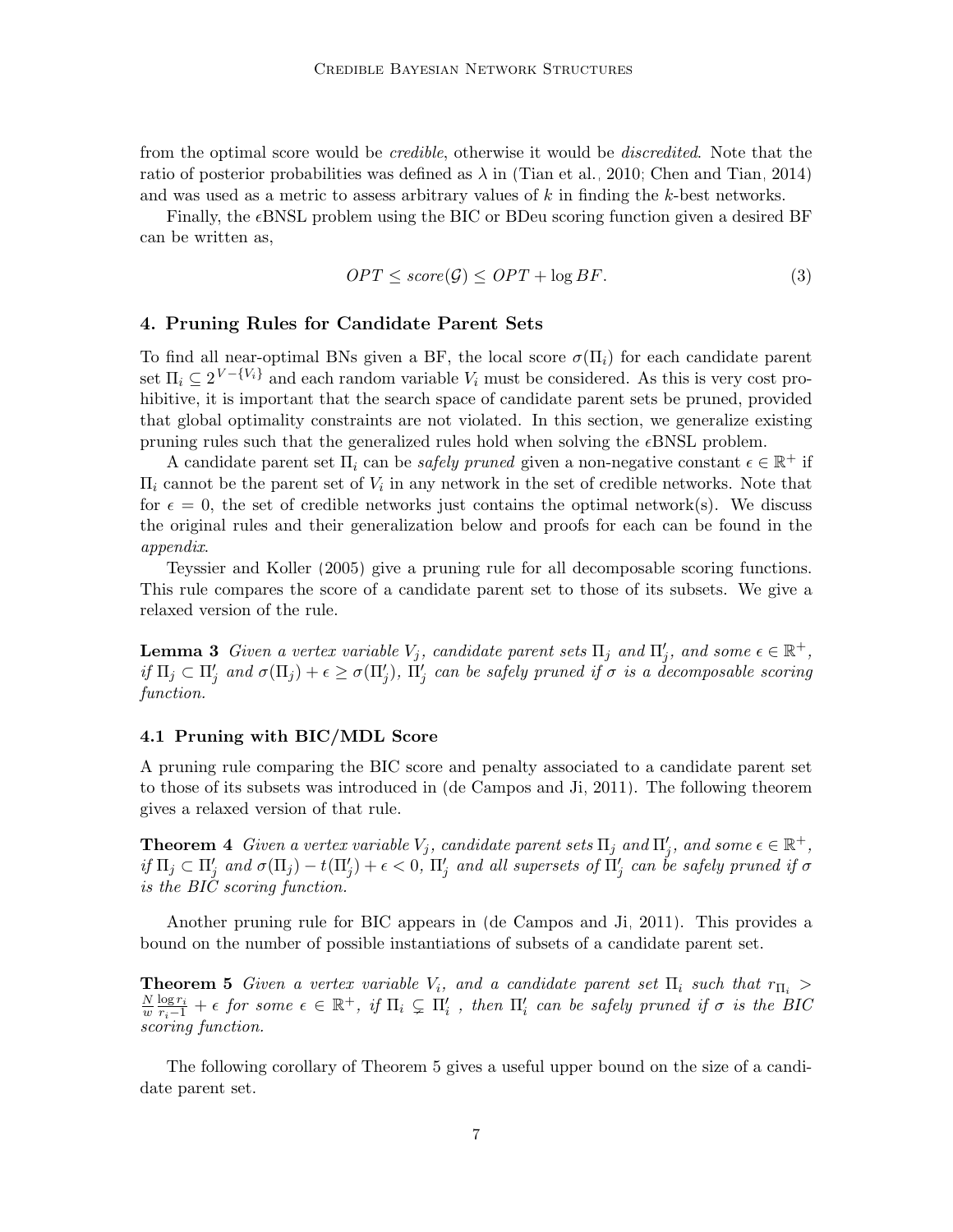**Corollary 6** Given a vertex variable  $V_i$  and candidate parent set  $\Pi_i$ , if  $\Pi_i$  has more than  $\lceil \log_2(N+\epsilon) \rceil$  elements, for some  $\epsilon \in \mathbb{R}^+$ ,  $\Pi_i$  can be safely pruned if  $\sigma$  is the BIC scoring function.

Corollary [6](#page-6-1) provides an upper-bound on the size of parent sets based solely on the dataset size  $N$ . The following table summarizes such an upper-bound given different amounts of data N and a BF of 20.

| $N$     | 100 | 500 | $10^3$ | $5 \times 10^3$ | $10^4$ | $5 \times 10^4$ | $10^5$ |
|---------|-----|-----|--------|-----------------|--------|-----------------|--------|
| $ \Pi $ | 7   | 9   | 10     | 13              | 14     | 16              | 17     |

The entropy of a candidate parent set is also a useful measure for pruning. A pruning rule, given by [de Campos et al. \(2018\)](#page-22-9), provides an upper bound on the conditional entropy of candidate parent sets and their subsets. We give a relaxed version of their rule. First, we note that the sample estimate of entropy for a variable  $V_i$  is given by,

$$
H(V_i) = -\sum_{k=1}^{r_i} \frac{n_{ik}}{N} \log \frac{n_{ik}}{N},
$$

where  $n_{ik}$  represents how many instances in the dataset contain  $v_{ik}$ , where  $v_{ik}$  is an element in the state space  $\Omega_i$  of  $V_i$ . Similarly, the sample estimate of entropy for a candidate parent set  $\Pi_i$  is given by,

$$
H(\Pi_i) = -\sum_{j=1}^{r_{\Pi_i}} \frac{n_{ij}}{N} \log \frac{n_{ij}}{N}.
$$

Conditional entropy is given by,

$$
H(X | Y) = H(X \cup Y) - H(Y).
$$

<span id="page-7-1"></span>**Theorem 7** Given a vertex variable  $V_i$ , and candidate parent set  $\Pi_i$ , let  $V_j \notin \Pi_i$  such that  $N \cdot \min\{H(V_i \mid \Pi_i), H(V_j \mid \Pi_i)\} \geq (1-r_j) \cdot t(\Pi_i) + \epsilon \text{ for some } \epsilon \in \mathbb{R}^+$ . Then the candidate parent set  $\Pi_i' = \Pi_i \cup \{V_j\}$  and all its supersets can be safely pruned if  $\sigma$  is the BIC scoring function.

#### 4.2 Pruning with BDeu Score

A pruning rule for the BDeu scoring function appears in [\(de Campos et al., 2018\)](#page-22-9) and a more general version is included in [\(Correia et al., 2020\)](#page-22-10). Here, we present a relaxed version of the rule in [\(Correia et al., 2020\)](#page-22-10).

<span id="page-7-0"></span>**Theorem 8** Given a vertex variable  $V_i$  and candidate parent sets  $\Pi_i$  and  $\Pi'_i$  such that  $\Pi_i \subset \Pi'_i$  and  $\Pi_i \neq \Pi'_i$ , let  $r_i^+(\Pi'_i) := |\{j : n_{ij} > 0, j \in \Omega_{\Pi'_i}\}|$  be the total number of instantiations of  $\Pi'_i$  that appear in the dataset. If  $\sigma(\Pi_i) + \epsilon < r_i^+(\Pi'_i) \log r_i$ , for some  $\epsilon \in \mathbb{R}^+$  then  $\Pi'_i$  and the supersets of  $\Pi'_i$  can be safely pruned if  $\sigma$  is the BDeu scoring function.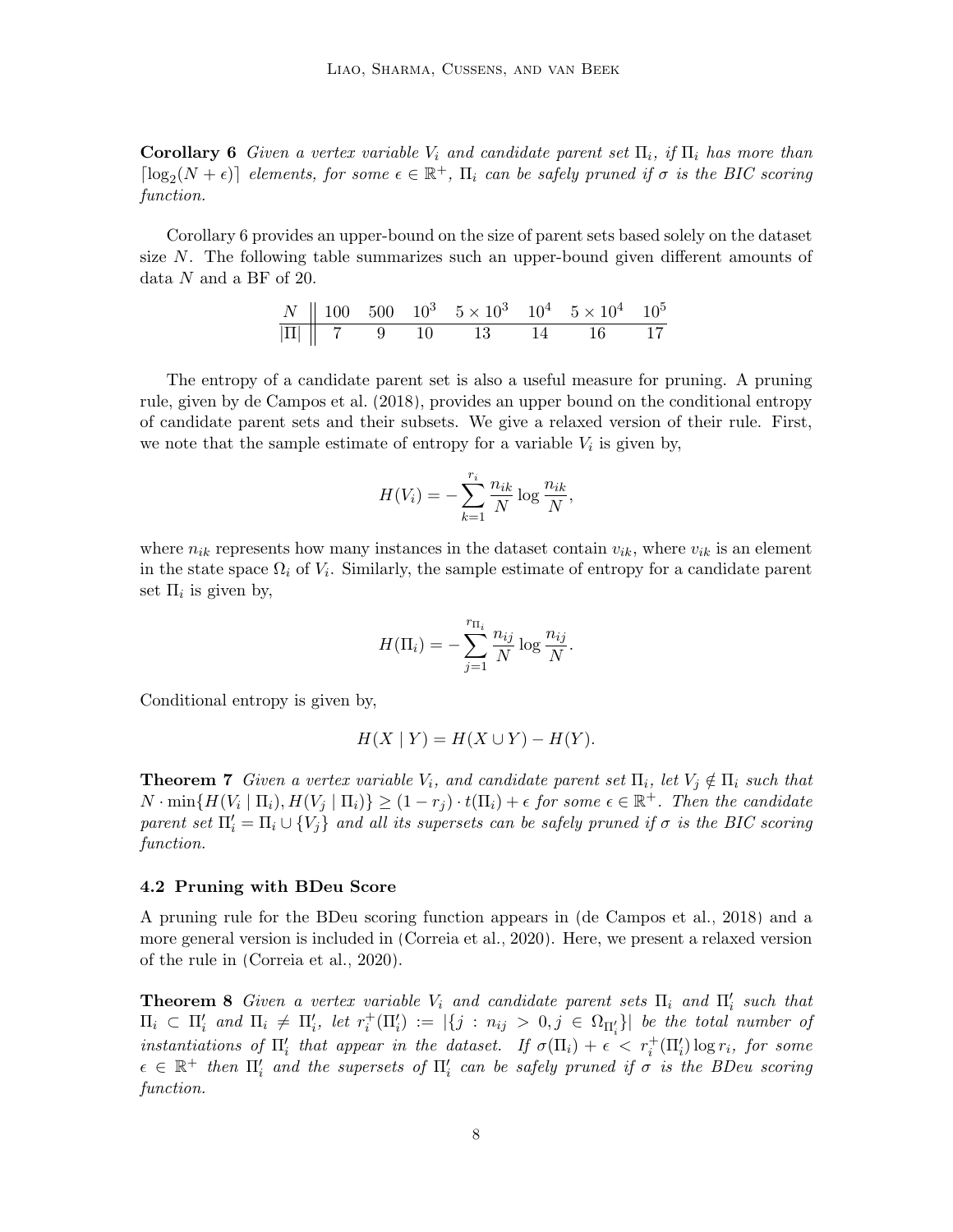### 5. Experimental Evaluation

In this section, we evaluate our proposed BF-based method and compare its performance with published k-best solvers.

Our proposed method is more memory efficient comparing to the k-best based solvers in BDeu scoring and often collects more networks in a shorter period of time. With the pruning rules generalized above, our method can scale up to datasets with 57 variables in BIC scoring, whereas the previous best results are reported on a network of 29 variables using the k-best approach with score pruning [\(Chen et al., 2018\)](#page-22-6).

The datasets are obtained from the UCI Machine Learning Repository [\(Dheeru and](#page-22-11) [Karra Taniskidou, 2017\)](#page-22-11) and the Bayesian Network Repository<sup>[5](#page-8-0)</sup>. Both BIC/MDL [\(Schwarz,](#page-23-9) [1978;](#page-23-9) [Lam and Bacchus, 1994\)](#page-23-8) and BDeu [\(Buntine, 1991;](#page-21-0) [Heckerman et al., 1995\)](#page-23-10) scoring functions are used where applicable. All experiments are conducted on computers with 2.2 GHz Intel E7-4850V3 processors. Each experiment is limited to 64 GB of memory and 24 hours of CPU time.

We demonstrate the effect of applying pruning rules during scoring in Section [5.1.](#page-8-1) Our generalized rules are able to eliminate the majority of the search space and therefore allow us to apply the  $\epsilon$ -BNSL algorithm to medium sized networks. We discuss the implementation details of the BF approach in Section [5.2](#page-8-2) and present experimental results with BIC scores on a wide range of datasets commonly used in BNSL. We show the effect of varying sample sizes on our approach using data generated from synthetic BNs in Section [5.3.](#page-11-0) Finally, We compare our approach with the k-best method in Section [5.4.](#page-11-1)

#### <span id="page-8-1"></span>5.1 The Effect of Pruning

We modified the development version (9c9f3e6) of GOBNILP to apply the generalized pruning rules in Section [4.](#page-6-2) In particular, Lemma [3](#page-6-3) is applied to both BIC and BDeu; Theorem [4](#page-6-4) and Corollary [6](#page-6-1) are applied to BIC; Theorem [8](#page-7-0) is applied to BDeu. The combination of those rules effectively pruned more than 95% of the parent sets for almost all datasets. The worst pruning rate of 88.9% is observed on the letter dataset with a BF of 150 using BIC. We report the number of remaining candidate parent sets in Table [1.](#page-9-0) The generalized pruning rules allow us to scale up to medium sized networks, unlike previous approaches where the lack of effective pruning rules restricts them to small networks.

#### <span id="page-8-2"></span>5.2 The Bayes Factor Approach

We modified the development version (9c9f3e6) of GOBNILP, denoted hereafter as GOB-NILP dev, and supplied appropriate parameter settings for collecting near-optimal net-works<sup>[6](#page-8-3)</sup>. The code is compiled with SCIP 6.0.0 and CPLEX 12.8.0. GOBNILP extends the SCIP Optimization Suite [\(Gleixner et al., 2018\)](#page-22-12) by adding a *constraint handler* for handling the acyclicity constraint for DAGs. If multiple BNs are required GOBNILP dev just calls SCIP to ask it to collect feasible solutions. In this mode, when SCIP finds a solution, the solution is stored, a constraint is added to render that solution infeasible and the search continues. This differs from (and is much more efficient than) the method used in the

<span id="page-8-0"></span><sup>5.</sup> <http://www.bnlearn.com/bnrepository/>

<span id="page-8-3"></span><sup>6.</sup> The modified code is available at: <https://www.cs.york.ac.uk/aig/sw/gobnilp/>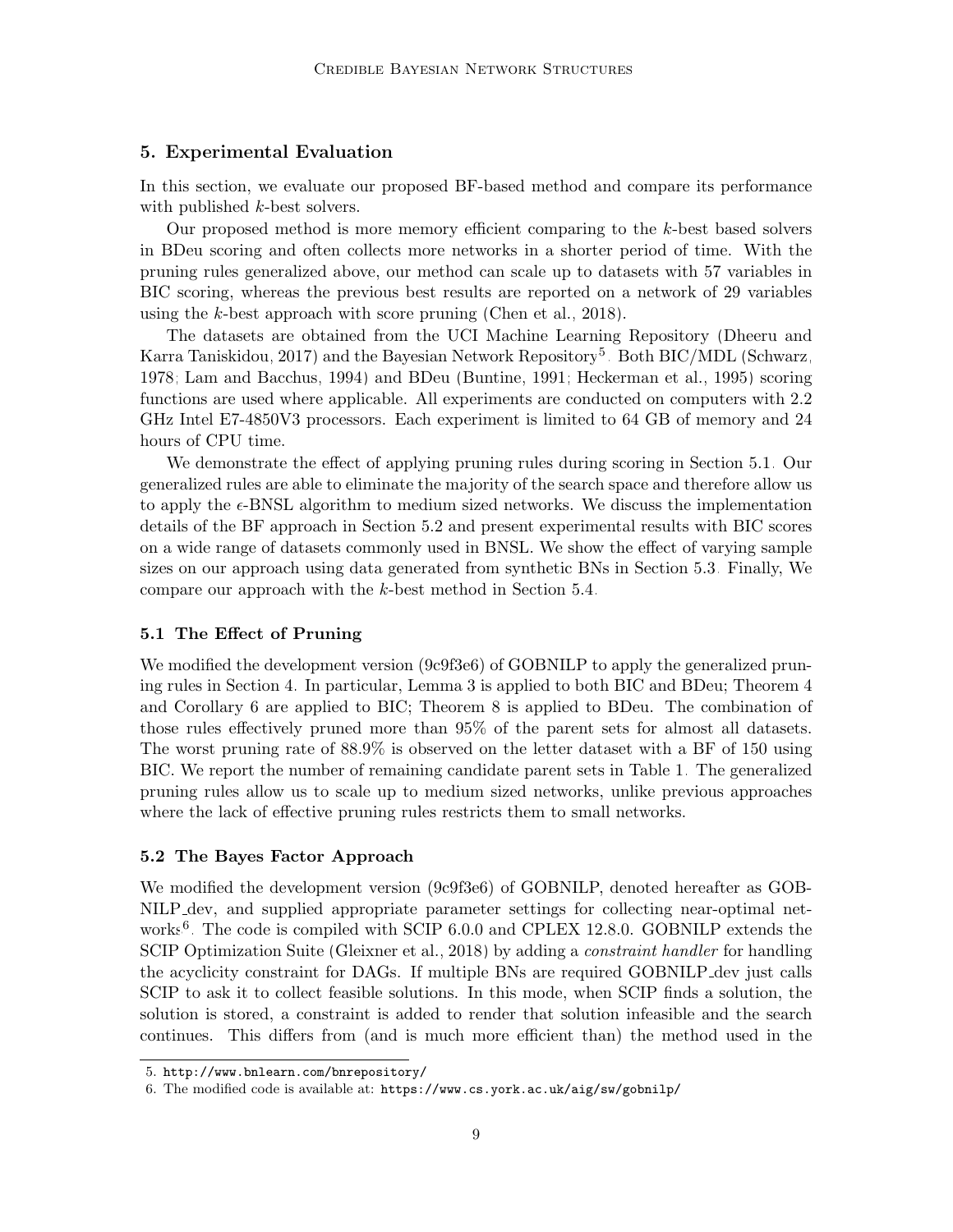|             |                  |                  |           | ВIС          |               | BDeu         |
|-------------|------------------|------------------|-----------|--------------|---------------|--------------|
| Data        | $\boldsymbol{n}$ | $\boldsymbol{N}$ | $ \Pi_3 $ | $ \Pi_{20} $ | $ \Pi_{150} $ | $ \Pi_{20} $ |
| tic tac toe | 10               | 958              | 96        | 110          | 118           | 70           |
| wine        | 14               | 178              | 592       | 949          | 1,582         | 1,256        |
| adult       | 14               | 32,561           | 3,660     | 3,951        | 4,299         | 3,686        |
| nltcs       | 16               | 3,236            | 8,287     | 8,966        | 9,712         | 9,074        |
| msnbc       | 17               | 58,265           | 48,043    | 49,630       | 51,335        | 54,280       |
| letter      | 17               | 20,000           | 117,405   | 120,685      | 124,133       | 87,183       |
| voting      | 17               | 435              | 429       | 497          | 581           | 721          |
| zoo         | 17               | 101              | 1,036     | 1,848        | 3,419         | 28,872       |
| hepatitis   | 20               | 155              | 474       | 1,485        | 4,437         | 4,054        |
| parkinsons  | 23               | 195              | 3,212     | 5,532        | 10,468        | 14,415       |
| sensors     | 25               | 5456             | 962,400   | 1,012,964    | 1,064,961     | OТ           |
| autos       | 26               | 159              | 3,413     | 7,629        | 17,442        | 54,511       |
| insurance   | 27               | 1,000            | 530       | 607          | 709           | OТ           |
| horse       | 28               | 300              | 760       | 2,296        | 7,361         | OТ           |
| flag        | 29               | 194              | 1,227     | 3,888        | 12,873        | OТ           |
| wdbc        | 31               | 569              | 17,193    | 23,923       | 34,983        | OT           |
| mildew      | 35               | 1000             | 128       | 128          | 128           | OТ           |
| soybean     | 36               | 266              | 7,781     | 14,229       | 29,691        | OТ           |
| alarm       | 37               | 1000             | 818       | 1,588        | 4,922         | OT           |
| bands       | 39               | 277              | 1,422     | 5,055        | 19,253        | OТ           |
| spectf      | 45               | 267              | 1,320     | 7,407        | 34,971        | OТ           |
| sponge      | 45               | 76               | 741       | 1,267        | 3,064         | OT           |
| barley      | 48               | 1000             | 244       | 246          | 256           | OТ           |
| hailfinder  | 56               | 100              | 185       | 254          | 452           | OТ           |
| hailfinder  | 56               | 500              | 428       | 459          | 519           | OТ           |
| lung cancer | 57               | 32               | 567       | 2,392        | 7,281         | OТ           |

<span id="page-9-0"></span>Table 1: The number of candidate parents  $|\Pi|$  in the pruned scoring file at BF = 3, 20 and 150 using BIC, and at  $BF = 20$  using BDeu, where *n* is the number of random variables in the dataset,  $N$  is the number of instances in the dataset and  $OT =$ Out of Time.

| Data        | $\boldsymbol{n}$ | N      | $T_3$ (s) | $ \mathcal{G}_3 $ | $ \mathcal{M}_3 $ | $T_{20}$ (s) | $ \mathcal{G}_{20} $ | $ \mathcal{M}_{20} $ | $T_{150}$ (s) | $ G_{150} $ | $ \mathcal{M}_{150} $ |
|-------------|------------------|--------|-----------|-------------------|-------------------|--------------|----------------------|----------------------|---------------|-------------|-----------------------|
| tic tac toe | 10               | 958    | 1.9       | 192               | 64                | 2.0          | 192                  | 64                   | 3.3           | 544         | 160                   |
| wine        | 14               | 178    | 4.1       | 308               | 51                | 24.9         | 3,449                | 576                  | 143.7         | 26,197      | 4,497                 |
| adult       | 14               | 32,561 | 17.5      | 324               | 162               | 45.1         | 1,140                | 570                  | 55.7          | 2,281       | 1,137                 |
| nltcs       | 16               | 3,236  | 53.8      | 240               | 120               | 201.7        | 1,200                | 600                  | 1,005.1       | 4,606       | 2,303                 |
| msnbc       | 17               | 58,265 | 3,483.0   | 24                | 24                | 7,146.9      | 960                  | 504                  | 8,821.4       | 1,938       | 1,026                 |
| letter      | 17               | 20,000 | <b>OT</b> |                   |                   | OT           |                      |                      | OT            |             |                       |
| voting      | 17               | 435    | 1.3       | 27                | $\overline{2}$    | 4.0          | 441                  | 33                   | 14.3          | 2,222       | 170                   |
| zoo         | 17               | 101    | 8.1       | 49                | 13                | 21.9         | 1,111                | 270                  | 299.3         | 21,683      | 5,392                 |
| hepatitis   | 20               | 155    | 7.1       | 580               | 105               | 513.3        | 87,169               | 15,358               | 1,452.8       | 150,000     | 49,269                |
| parkinsons  | 23               | 195    | 30.7      | 1,088             | 336               | 3,165.9      | 150,000              | 39,720               | 4,534.3       | 150,000     | 116,206               |
| sensors     | 25               | 5456   | <b>OT</b> |                   |                   | OT           |                      |                      | OT            |             |                       |
| autos       | 26               | 159    | 95.0      | 560               | 200               | 2,382.8      | 50,374               | 17,790               | 6,666.9       | 150,000     | 54,579                |
| insurance   | 27               | 1,000  | 49.8      | 8,226             | 2,062             | 244.9        | 104,870              | 25,580               | 414.5         | 148,925     | 36,072                |
| horse       | 28               | 300    | 18.8      | 1,643             | 246               | 1,358.8      | 150,000              | 28,186               | 1,962.5       | 150,000     | 69,309                |
| flag        | 29               | 194    | 16.1      | 773               | 169               | 4,051.9      | 150,000              | 39,428               | 5,560.9       | 150,000     | 122,185               |
| wdbc        | 31               | 569    | 396.1     | 398               | 107               | 10,144.2     | 28,424               | 8,182                | 45,938.2      | 150,000     | 54,846                |
| mildew      | 35               | 1000   | 1.2       | 1,026             | $\overline{2}$    | 1.2          | 1,026                | $\mathbf{2}$         | 2.1           | 2,052       |                       |
| soybean     | 36               | 266    | 7,729.4   | 150,000           | 150,000           | 16,096.8     | 150,000              | 62,704               | 8,893.5       | 150,000     | 118,368               |
| alarm       | 37               | 1000   | 6.3       | 1,508             | 122               | 684.2        | 123,352              | 9,323                | 2,258.4       | 150,000     | 8,484                 |
| bands       | 39               | 277    | 100.9     | 7,092             | 810               | 2,032.6      | 150,000              | 44,899               | 16,974.8      | 150,000     | 95,774                |
| spectf      | 45               | 267    | 432.4     | 27,770            | 4,510             | 7,425.2      | 150,000              | 51,871               | 19.664.8      | 150,000     | 63,965                |
| sponge      | 45               | 76     | 16.8      | 1,102             | 65                | 1,301.0      | 146,097              | 7,905                | 1,254.4       | 150,000     | 90,005                |
| barley      | 48               | 1000   | 0.8       | 182               |                   | 0.8          | 364                  | $\mathbf{2}$         | 1.3           | 1,274       | 5                     |
| hailfinder  | 56               | 100    | 171.5     | 150,000           | 20                | 149.4        | 150,000              | 748                  | 214.6         | 150,000     | 294                   |
| hailfinder  | 56               | 500    | 286.1     | 150,000           | 30,720            | 314.1        | 150,000              | 18,432               | 217.3         | 150,000     | 24,576                |
| lung cancer | 57               | 32     | 584.3     | 150,000           | 40,621            | 966.6        | 150,000              | 79,680               | 2,739.7       | 150,000     | 48,236                |

<span id="page-9-1"></span>Table 2: The search time T, the number of collected networks  $|\mathcal{G}|$  and the number of MECs  $|\mathcal{M}|$  in the collected networks at BF = 3, 20 and 150 using BIC, where n is the number of random variables in the dataset, N is the number of instances in the dataset and  $OT = Out$  of Time.

current stable version of GOBNILP for finding k-best BNs where an entirely new search is started each time a new BN is found. A recent version of SCIP has a separate "reoptimization" method which might allow better k-best performance for GOBNILP but we do not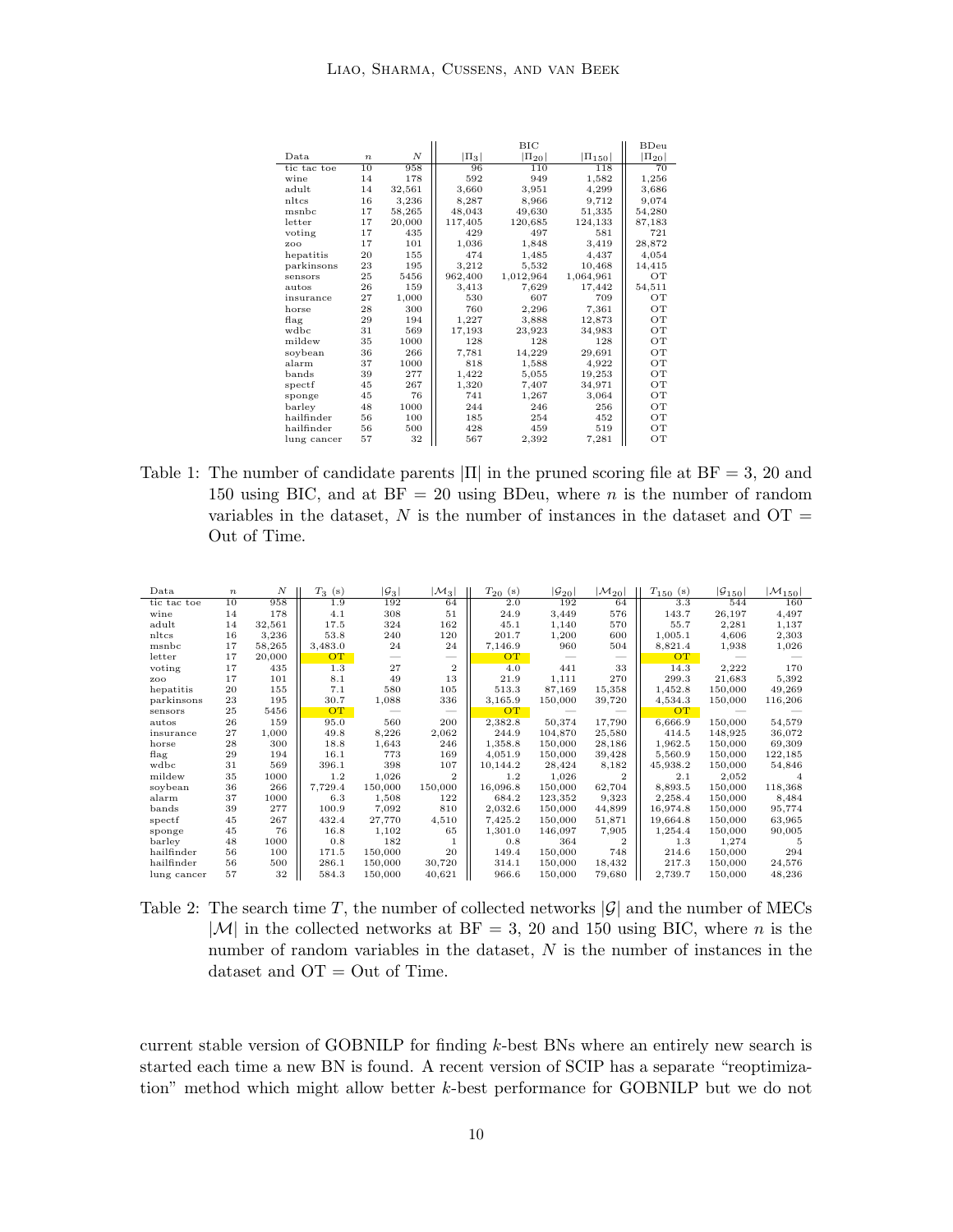explore that here. By default when SCIP is asked to collect solutions it turns off all cutting plane algorithms. This led to very poor GOBNILP performance since GOBNILP relies on cutting plane generation. Therefore, this default setting is overridden in GOBNILP dev to allow cutting planes when collecting solutions. To find only solutions with objective no worse than  $(OPT + \epsilon)$ , SCIP's SCIPsetObjlimit function is used. Note that, for efficiency reasons, this is not effected by adding a linear constraint.

| Data        | $\boldsymbol{n}$ | $\boldsymbol{N}$ | $T_k$ (s) | $\boldsymbol{k}$ | $T_{EC}$ (s) | $ \mathcal{G}_k $        | $T_{20}$ (s) | $ \mathcal{G}_{20} $ | $ \mathcal{M}_{20} $ |
|-------------|------------------|------------------|-----------|------------------|--------------|--------------------------|--------------|----------------------|----------------------|
|             |                  |                  | 0.2       | $\overline{10}$  | 0.5          | 67                       |              |                      |                      |
| tic tac toe | 10               | 958              | 2.8       | 100              | 6.0          | 673                      | 0.6          | 152                  | 24                   |
|             |                  |                  | 70.7      | 1,000            | 78.5         | 7,604                    |              |                      |                      |
|             |                  |                  | 3.4       | 10               | 12.0         | 60                       |              |                      |                      |
| wine        | 14               | 178              | 85.0      | 100              | 168.4        | 448                      | 35.9         | 8,734                | 6,262                |
|             |                  |                  | 3,420.4   | 1,000            | 3,064.4      | 4,142                    |              |                      |                      |
|             |                  |                  | 3.3       | 10               | 633.5        | 68                       |              |                      |                      |
| adult       | 14               | 32,561           | 73.6      | 100              | 63,328.9     | 1,340                    | 9.3          | 792                  | 19                   |
|             |                  |                  | 2,122.8   | 1,000            | OT           |                          |              |                      |                      |
|             |                  |                  | 11.8      | 10               | 47,338.4     | 552                      |              |                      |                      |
| nltcs       | 16               | 3,236            | 406.6     | 100              | <b>OT</b>    | $\overline{\phantom{0}}$ | 125.5        | 652                  | 326                  |
|             |                  |                  | 13,224.6  | 1,000            | <b>OT</b>    | $\overline{\phantom{0}}$ |              |                      |                      |
| msnbc       | 17               | 58,265           | ES        |                  | ES           |                          | 4,018.9      | 24                   | 24                   |
|             |                  |                  | 26.0      | $\overline{10}$  | 18,788.0     | 200                      |              |                      |                      |
| letter      | 17               | 20,000           | 909.8     | 100              | OT.          |                          | 56,344.8     | 20                   | 10                   |
|             |                  |                  | 41,503.9  | 1,000            | <b>OT</b>    |                          |              |                      |                      |
|             |                  |                  | 34.1      | 10               | 101.9        | $\overline{30}$          |              |                      |                      |
| voting      | 17               | 435              | 1,125.7   | 100              | 1,829.2      | 3,392                    | 6.0          | 621                  | 207                  |
|             |                  |                  | 38,516.2  | 1,000            | 42,415.3     | 3,665                    |              |                      |                      |
|             |                  |                  | 33.5      | 10               | 99.8         | 52                       |              |                      |                      |
| zoo         | 17               | 101              | 1,041.7   | 100              | 1,843.4      | 100                      | 8,418.8      | 29,073               | 6,761                |
|             |                  |                  | 41,412.1  | 1,000            | OT.          |                          |              |                      |                      |
|             |                  |                  | 351.2     | 10               | 872.3        | 89                       |              |                      |                      |
| hepatitis   | 20               | 155              | 13,560.3  | 100              | 20,244.7     | 842                      | 441.4        | 28,024               | 3,534                |
|             |                  |                  | OT        | 1,000            | <b>OT</b>    |                          |              |                      |                      |
|             |                  |                  | 3,908.2   | 10               | OT           |                          |              |                      |                      |
| parkinsons  | $\bf{^{23}}$     | 195              | <b>OT</b> | 100              | <b>OT</b>    | $\overline{\phantom{0}}$ | 1,515.9      | 150,000              | 42,448               |
|             |                  |                  | <b>OT</b> | 1,000            | <b>OT</b>    | $\overline{\phantom{m}}$ |              |                      |                      |
| autos       | 26               | 159              | OM        | $\mathbf{1}$     | OM           |                          | <b>OT</b>    |                      |                      |
| insurance   | 27               | 1,000            | OM        | $\mathbf{1}$     | OM           | $\qquad \qquad$          | 8.3          | 1,081                | 133                  |

<span id="page-10-1"></span>Table 3: The search time T and the number of collected networks k,  $|\mathcal{G}_k|$  and  $|\mathcal{G}_{20}|$  for KBest, KbestEC and GOBNILP dev ( $BF = 20$ ) using BDeu, where n is the number of random variables in the dataset, N is the number of instances in the dataset, OM = Out of Memory, OT = Out of Time and ES = Error in Scoring. Note that  $|\mathcal{G}_k|$ is the number of DAGs covered by the k-best MECs in KBestEC and  $|\mathcal{M}_{20}|$  is the number of MECs in the networks collected by GOBNILP dev.

We first use GOBNILP dev to find the optimal score since GOBNILP dev takes objective limit  $(OPT + \epsilon)$  for enumerating feasible networks. For BIC, We set the limit on the size of the parent set based on Corollary [6](#page-6-1) that guarantees optimality, whereas for BDeu we set the number to −1 to allow all possible sizes. Then all networks falling into the limit are collected with a counting limit of 150,000. Finally the collected networks are categorized into Markov equivalence classes  $(MECs)^7$  $(MECs)^7$ , where two networks belong to the same MEC iff they have the same skeleton and v-structures [\(Verma and Pearl, 1990\)](#page-23-14). The proposed approach is tested on datasets with up to 57 variables. The search time  $T$ , the number of collected networks  $|\mathcal{G}|$  and the number of MECs M in the collected networks at BF = 3, 20 and 150 using BIC are reported in Table [2,](#page-9-1) where n is the number of random variables in the dataset and  $N$  is the number of instances in the dataset. The three thresholds are chosen according to the interpreting scale suggested by [Heckerman et al. \(1995\)](#page-23-10) where 3 marks

<span id="page-10-0"></span><sup>7.</sup> Our code can also collect only one DAG from each MEC.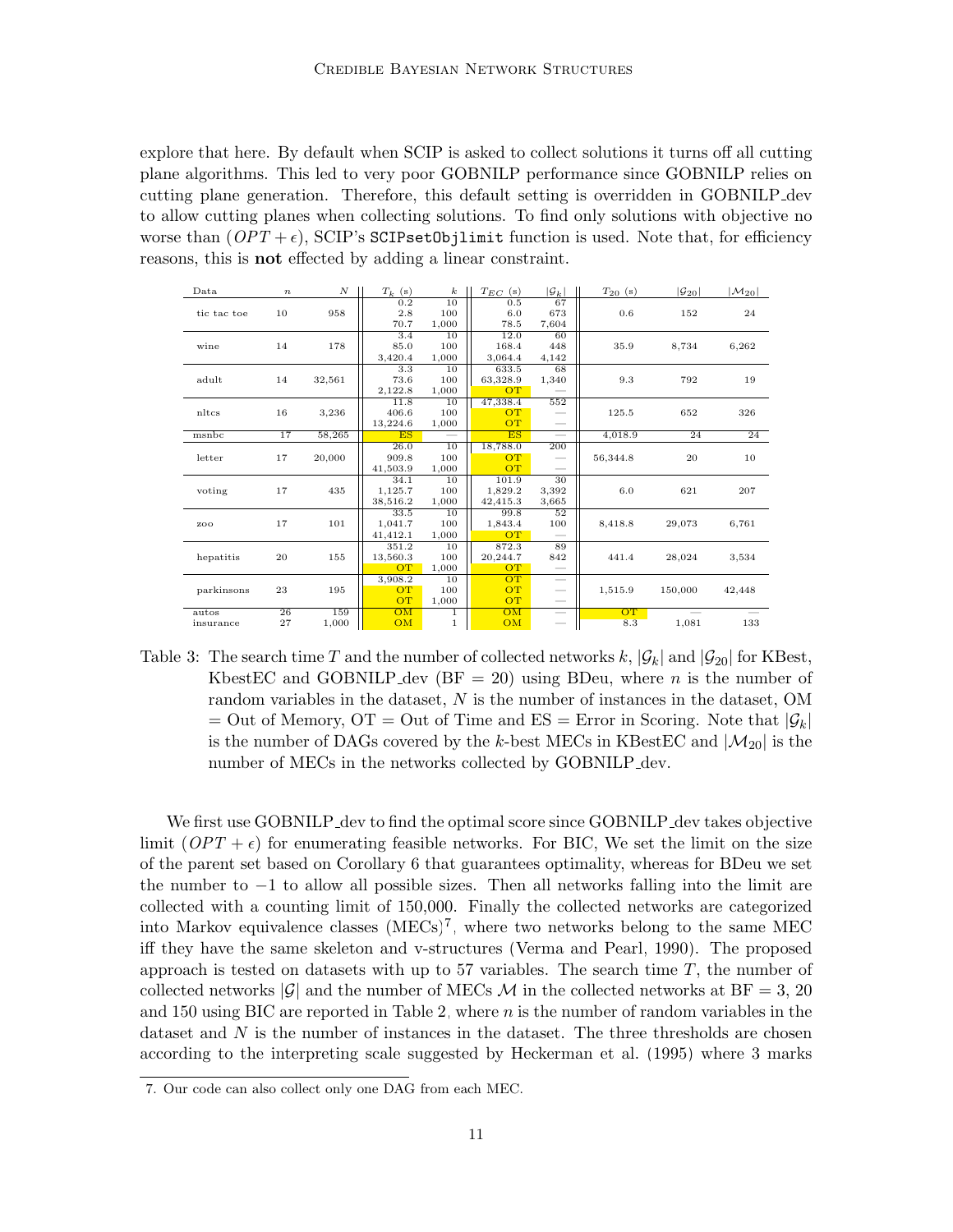the transition between anecdotal and positive evidence, 20 marks the transition between positive and strong evidence and 150 marks the transition between strong and very strong evidence. The search time mostly depends on a combined effect of the size of the network, the sample size and the number of MECs at a given BF. Some fairly large networks such as alarm, sponge and barley are solved much faster than smaller networks with a large sample size; e.g., msnbc and letter.

The results also indicate that the number of collected networks and the number of MECs at three BF levels varies substantially across different datasets. In general, datasets with smaller sample sizes tend to have more networks collected at a given BF since near-optimal networks have similar posterior probabilities to the best network. Although the desired level of BF for a study, like the p-value, is often determined with domain knowledge, the proposed approach, given sufficient samples, will produce meaningful results that can be used for further analysis.

#### <span id="page-11-0"></span>5.3 Synthetic Data

We use BNs up to 76 nodes from the Bayesian Network Repository to generate synthetic data in the form of 10 random samples for various sample sizes up to 1,000. Near optimal networks are collected following the same procedure outlined in Section [5.2](#page-8-2) using BIC. For the three largest datasets, hailfinder, hepar2, and win95pts, the scoring process failed to complete within 24 hours for the sample size of 1,000.

The average number of networks in the credible sets is reported in Table [4.](#page-12-0) The results are consistent with Table [2](#page-9-1) in demonstrating that the number of collected networks are specific to the dataset. Collecting a large number of networks is not always ideal for large datasets, e.g., water, mildew, and barley all have a very small number of networks in the credible sets comparing to some other datasets with fewer nodes. We also note that increasing sample size does not always lead to smaller credible sets. Instead, the number of networks in the credible sets tend to peak around certain sample sizes. For example, the largest credible sets for water are collected with a sample size of 500, although the numbers are quite different sometimes across 10 trials as indicated by the large standard deviation.

The average number of equivalence classes is reported in Table [5.](#page-13-0) The large number of networks can indeed be represented by a handful of equivalence classes. Increasing the amount of training data can both lead to a decrease in the number of networks and an increase in the complexity of the collected networks. Although the former is more evident for most datasets, water, mildew, and barley are examples of the latter. There are still peaks of sample sizes where large numbers of equivalence classes are collected, but the scenario occurs much less frequently than in Table [4.](#page-12-0)

#### <span id="page-11-1"></span>5.4 Bayes Factor vs. K-Best

In this section, we compare our approach with published solvers that are able to find a subset of top-scoring networks with the given parameter  $k$ . The solvers under consideration are KBest  $12b^8$  $12b^8$  from [\(Tian et al., 2010\)](#page-23-5), KBest EC<sup>[9](#page-11-3)</sup> from [\(Chen and Tian, 2014\)](#page-22-7), and GOBNILP 1.6.3 [\(Bartlett and Cussens, 2013\)](#page-21-1), referred to as KBest, KBestEC and

<span id="page-11-2"></span><sup>8.</sup> <http://web.cs.iastate.edu/~jtian/Software/UAI-10/KBest.htm>

<span id="page-11-3"></span><sup>9.</sup> <http://web.cs.iastate.edu/~jtian/Software/AAAI-14-yetian/KBestEC.htm>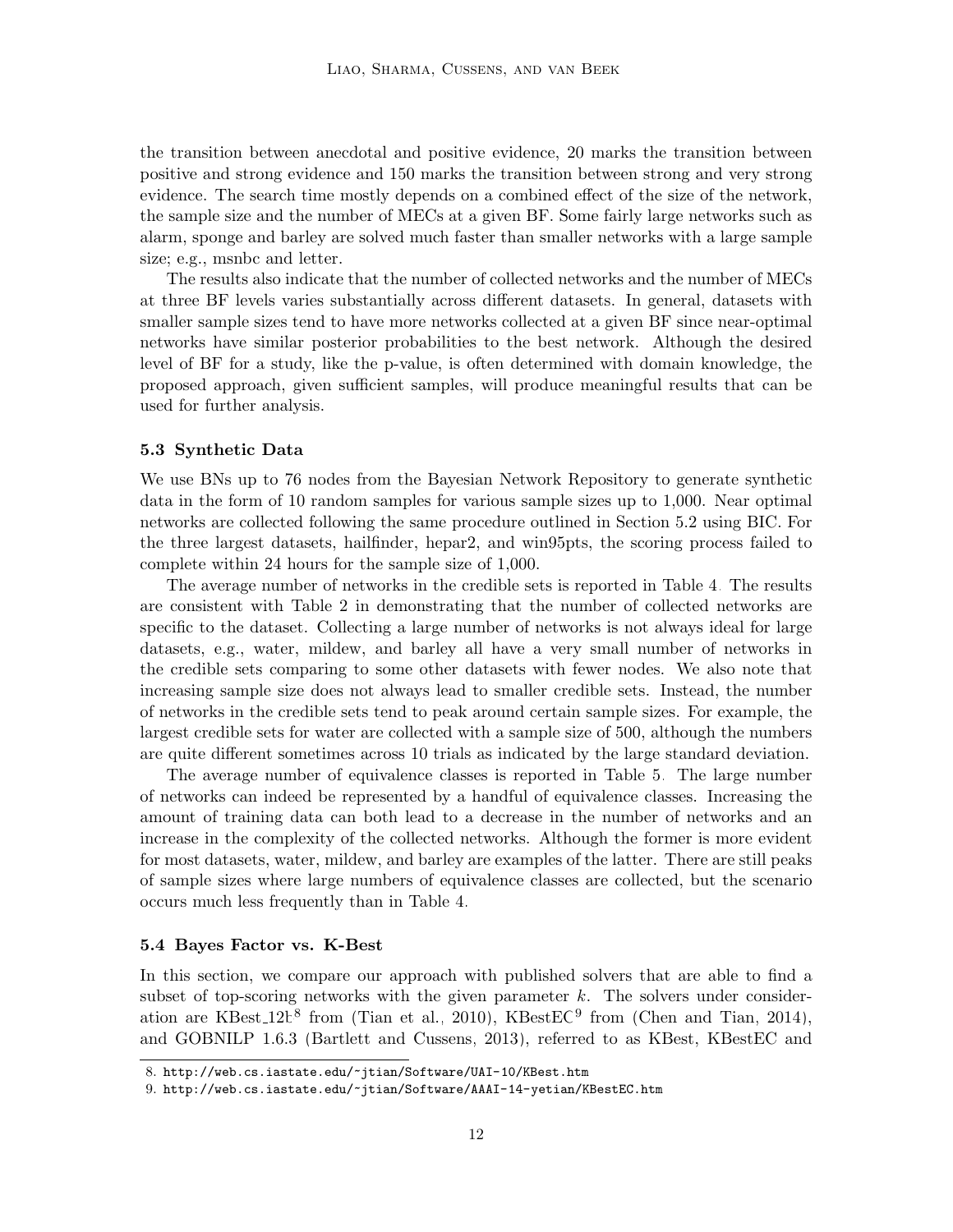#### Credible Bayesian Network Structures

| S.S.<br>50<br>100<br>500<br>1000<br>50<br>100<br>500<br>1000<br>50<br>100<br>500<br>1000<br>$12 \pm$<br>$\overline{46}$ $\pm$<br>160<br>$\overline{5}$<br>$25 \pm$<br>$\overline{6}$<br>Ŧ<br>$\overline{6}$<br>Ŧ<br>117<br>$23 \pm$<br>1286<br>559<br>$96 \pm$<br>320<br>cancer<br>3<br>13<br>$\overline{4}$<br>士<br>± 84<br>23<br>$\pm$<br>$\pm$<br>±78<br>19<br>14<br>67<br>256<br>779<br>333<br>$18 \pm$<br>$\pm$<br>5<br>$20 \pm$<br>5<br>$\pm$<br>$\overline{2}$<br>92 $\pm$<br>$16 \pm$<br>6<br>$\pm$<br>$45 \pm$<br>$20 \pm$<br>558<br>356<br>earthquake<br>149<br>3<br>3<br>$\overline{7}$<br>$\overline{7}$<br>19<br>26<br>$\pm$<br>85<br>$\pm$<br>23<br>$\pm$<br>10<br>332<br>125<br>202<br>$\pm$<br>6<br>$\overline{7}$<br>$\pm$<br>$\overline{7}$<br>士<br>9<br>$32 +$<br>841<br>385<br>115<br>$11 \pm$<br>139<br>$69 \pm$<br>$41 \pm$<br>164<br>survey<br>3<br>5<br>$\overline{7}$<br>$\pm$<br>$\pm$<br>$\pm$<br>10<br>42<br>27<br>20<br>± 85<br>±47<br>129<br>686<br>255<br>$\pm$<br>8<br>87 ±<br>169<br>士<br>1872<br>1928<br>$28 \pm$<br>21228<br>208<br>126<br>$\overline{7}$<br>5<br>$50 \pm$<br>16523<br>asia<br>$\pm$<br>5<br>5<br>$\pm$<br>$\pm$<br>$\pm$<br>18<br>32<br>$\pm$<br>$\pm$<br>±75<br>44<br>299<br>901<br>1847<br>11040<br>12958<br>154<br>65 ±<br>56 $\pm$<br>45<br>$\pm$<br>209<br>$84 +$<br>267<br>334<br>11<br>491<br>194<br>3153<br>694<br>197<br>sachs<br>32<br>±98<br>$\pm$<br>$\pm$<br>$\pm$<br>$\pm$<br>$\pm$<br>43<br>46<br>101<br>$\pm$<br>$\pm$<br>5098<br>230<br>654<br>179<br>148<br>592<br>162<br>122<br>child<br>20<br>330<br>$57 \pm$<br>62298<br>9789<br>223<br>100000<br>55106<br>744<br>316<br>1659<br>$44 \pm$<br>$\pm$<br>士<br>38<br>$\pm$<br>$\pm$<br>士<br>36<br>$\pm$<br>士<br>±98<br>$\pm$<br>$\pm 0$<br>1165<br>349<br>35163<br>13872<br>191<br>39659<br>519<br>241<br>27<br>6286<br>1414<br>$54 \pm$<br>$11 \pm$<br>82626<br>23096<br>251<br>$42 \pm$<br>96616<br>71660<br>1487<br>198<br>insurance<br>$\pm$<br>士<br>9<br>$\pm$<br>$\pm$<br>士<br>25<br>$\pm$<br>士<br>26<br>士<br>士<br>5935<br>2656<br>36908<br>30691<br>199<br>10701<br>39118<br>1190<br>154<br>32<br>3326<br>2656<br>499<br>10381<br>4135<br>10960<br>22788<br>8611<br>23443<br>29835<br>40285<br>16430<br>water<br>$\pm$<br>$\pm$<br>$\pm$<br>$\pm$<br>$\pm$<br>$\pm$<br>$\pm$<br>$\pm$<br>$\pm$<br>士<br>士<br>士<br>361<br>12183<br>2284<br>4087<br>12946<br>25099<br>8289<br>29178<br>29773<br>33522<br>13155<br>3115<br>mildew<br>35<br>$13 \pm$<br>47 ±<br>1139<br>$30 \pm$<br>$71 \pm$<br>664<br>1625<br>65 ±<br>136<br>2344<br>564<br>1040<br>8<br>$\pm$<br>$\pm$<br>$\pm$<br>32<br>士<br>士<br>33<br>55<br>$\pm$<br>43<br>$\pm$<br>307<br>280<br>330<br>592<br>2204<br>1010<br>108<br>60723<br>37<br>79174<br>23361<br>369<br>131<br>78512<br>10039<br>2186<br>100000<br>100000<br>29146<br>alarm<br>100000<br>$\pm$<br>$\pm$<br>$\pm$<br>$\pm$<br>$\pm$<br>士<br>$\pm$<br>$\pm$<br>$\pm$<br>± 0<br>$\pm 0$<br>± 0<br>36149<br>40727<br>463<br>109<br>35492<br>11613<br>42093<br>26129<br>1755<br>$\pm$<br>48<br>$\pm$<br>$26 \pm$<br>331<br>$36 \pm$<br>502<br>$23 \pm$<br>138<br>21090<br>barley<br>4669<br>5<br>10247<br>1014<br>4<br>$\overline{2}$<br>$\pm$<br>$\overline{2}$<br>$\pm$<br>$\pm$<br>$\pm$<br>5<br>$\pm$<br>26<br>$\pm$<br>9<br>±19<br>3371<br>129<br>4978<br>11262<br>245<br>575<br>hailfinder<br>100000<br>100000<br><b>OT</b><br>100000<br>100000<br>OT<br>56<br>99046<br>100000<br>OT<br>100000<br>100000<br>100000<br>$\pm 0$<br>± 0<br>士<br>± 0<br>$\pm 0$<br>± 0<br>± 0<br>± 0<br>± 0<br>3018<br>OT<br><b>OT</b><br><b>OT</b><br>70<br>82994<br>100000<br>100000<br>100000<br>100000<br>hepar2<br>100000<br>100000<br>100000<br>100000<br>$\pm 0$<br>$\pm 0$<br>$\pm$<br>± 0<br>± 0<br>$\pm 0$<br>$\pm 0$<br>$\pm 0$<br>$\pm 0$<br>32242<br>76<br><b>OT</b><br><b>OT</b><br><b>OT</b><br><b>OT</b><br>100000<br>100000<br>100000<br>OT<br>100000<br>100000<br>100000<br>100000<br>win95pts |      |             | 3<br>BF |         |         |         |  | 20      |         |         |  | 150 |  |         |  |
|--------------------------------------------------------------------------------------------------------------------------------------------------------------------------------------------------------------------------------------------------------------------------------------------------------------------------------------------------------------------------------------------------------------------------------------------------------------------------------------------------------------------------------------------------------------------------------------------------------------------------------------------------------------------------------------------------------------------------------------------------------------------------------------------------------------------------------------------------------------------------------------------------------------------------------------------------------------------------------------------------------------------------------------------------------------------------------------------------------------------------------------------------------------------------------------------------------------------------------------------------------------------------------------------------------------------------------------------------------------------------------------------------------------------------------------------------------------------------------------------------------------------------------------------------------------------------------------------------------------------------------------------------------------------------------------------------------------------------------------------------------------------------------------------------------------------------------------------------------------------------------------------------------------------------------------------------------------------------------------------------------------------------------------------------------------------------------------------------------------------------------------------------------------------------------------------------------------------------------------------------------------------------------------------------------------------------------------------------------------------------------------------------------------------------------------------------------------------------------------------------------------------------------------------------------------------------------------------------------------------------------------------------------------------------------------------------------------------------------------------------------------------------------------------------------------------------------------------------------------------------------------------------------------------------------------------------------------------------------------------------------------------------------------------------------------------------------------------------------------------------------------------------------------------------------------------------------------------------------------------------------------------------------------------------------------------------------------------------------------------------------------------------------------------------------------------------------------------------------------------------------------------------------------------------------------------------------------------------------------------------------------------------------------------------------------------------------------------------------------------------------------------------------------------------------------------------------------------------------------------------------------------------------------------------------------------------|------|-------------|---------|---------|---------|---------|--|---------|---------|---------|--|-----|--|---------|--|
|                                                                                                                                                                                                                                                                                                                                                                                                                                                                                                                                                                                                                                                                                                                                                                                                                                                                                                                                                                                                                                                                                                                                                                                                                                                                                                                                                                                                                                                                                                                                                                                                                                                                                                                                                                                                                                                                                                                                                                                                                                                                                                                                                                                                                                                                                                                                                                                                                                                                                                                                                                                                                                                                                                                                                                                                                                                                                                                                                                                                                                                                                                                                                                                                                                                                                                                                                                                                                                                                                                                                                                                                                                                                                                                                                                                                                                                                                                                                                  | Data | $\mathbf n$ |         |         |         |         |  |         |         |         |  |     |  |         |  |
|                                                                                                                                                                                                                                                                                                                                                                                                                                                                                                                                                                                                                                                                                                                                                                                                                                                                                                                                                                                                                                                                                                                                                                                                                                                                                                                                                                                                                                                                                                                                                                                                                                                                                                                                                                                                                                                                                                                                                                                                                                                                                                                                                                                                                                                                                                                                                                                                                                                                                                                                                                                                                                                                                                                                                                                                                                                                                                                                                                                                                                                                                                                                                                                                                                                                                                                                                                                                                                                                                                                                                                                                                                                                                                                                                                                                                                                                                                                                                  |      |             |         |         |         |         |  |         |         |         |  |     |  |         |  |
|                                                                                                                                                                                                                                                                                                                                                                                                                                                                                                                                                                                                                                                                                                                                                                                                                                                                                                                                                                                                                                                                                                                                                                                                                                                                                                                                                                                                                                                                                                                                                                                                                                                                                                                                                                                                                                                                                                                                                                                                                                                                                                                                                                                                                                                                                                                                                                                                                                                                                                                                                                                                                                                                                                                                                                                                                                                                                                                                                                                                                                                                                                                                                                                                                                                                                                                                                                                                                                                                                                                                                                                                                                                                                                                                                                                                                                                                                                                                                  |      |             |         |         |         |         |  |         |         |         |  |     |  |         |  |
|                                                                                                                                                                                                                                                                                                                                                                                                                                                                                                                                                                                                                                                                                                                                                                                                                                                                                                                                                                                                                                                                                                                                                                                                                                                                                                                                                                                                                                                                                                                                                                                                                                                                                                                                                                                                                                                                                                                                                                                                                                                                                                                                                                                                                                                                                                                                                                                                                                                                                                                                                                                                                                                                                                                                                                                                                                                                                                                                                                                                                                                                                                                                                                                                                                                                                                                                                                                                                                                                                                                                                                                                                                                                                                                                                                                                                                                                                                                                                  |      |             |         |         |         |         |  |         |         |         |  |     |  |         |  |
|                                                                                                                                                                                                                                                                                                                                                                                                                                                                                                                                                                                                                                                                                                                                                                                                                                                                                                                                                                                                                                                                                                                                                                                                                                                                                                                                                                                                                                                                                                                                                                                                                                                                                                                                                                                                                                                                                                                                                                                                                                                                                                                                                                                                                                                                                                                                                                                                                                                                                                                                                                                                                                                                                                                                                                                                                                                                                                                                                                                                                                                                                                                                                                                                                                                                                                                                                                                                                                                                                                                                                                                                                                                                                                                                                                                                                                                                                                                                                  |      |             |         |         |         |         |  |         |         |         |  |     |  |         |  |
|                                                                                                                                                                                                                                                                                                                                                                                                                                                                                                                                                                                                                                                                                                                                                                                                                                                                                                                                                                                                                                                                                                                                                                                                                                                                                                                                                                                                                                                                                                                                                                                                                                                                                                                                                                                                                                                                                                                                                                                                                                                                                                                                                                                                                                                                                                                                                                                                                                                                                                                                                                                                                                                                                                                                                                                                                                                                                                                                                                                                                                                                                                                                                                                                                                                                                                                                                                                                                                                                                                                                                                                                                                                                                                                                                                                                                                                                                                                                                  |      |             |         |         |         |         |  |         |         |         |  |     |  |         |  |
|                                                                                                                                                                                                                                                                                                                                                                                                                                                                                                                                                                                                                                                                                                                                                                                                                                                                                                                                                                                                                                                                                                                                                                                                                                                                                                                                                                                                                                                                                                                                                                                                                                                                                                                                                                                                                                                                                                                                                                                                                                                                                                                                                                                                                                                                                                                                                                                                                                                                                                                                                                                                                                                                                                                                                                                                                                                                                                                                                                                                                                                                                                                                                                                                                                                                                                                                                                                                                                                                                                                                                                                                                                                                                                                                                                                                                                                                                                                                                  |      |             |         |         |         |         |  |         |         |         |  |     |  |         |  |
|                                                                                                                                                                                                                                                                                                                                                                                                                                                                                                                                                                                                                                                                                                                                                                                                                                                                                                                                                                                                                                                                                                                                                                                                                                                                                                                                                                                                                                                                                                                                                                                                                                                                                                                                                                                                                                                                                                                                                                                                                                                                                                                                                                                                                                                                                                                                                                                                                                                                                                                                                                                                                                                                                                                                                                                                                                                                                                                                                                                                                                                                                                                                                                                                                                                                                                                                                                                                                                                                                                                                                                                                                                                                                                                                                                                                                                                                                                                                                  |      |             |         |         |         |         |  |         |         |         |  |     |  |         |  |
|                                                                                                                                                                                                                                                                                                                                                                                                                                                                                                                                                                                                                                                                                                                                                                                                                                                                                                                                                                                                                                                                                                                                                                                                                                                                                                                                                                                                                                                                                                                                                                                                                                                                                                                                                                                                                                                                                                                                                                                                                                                                                                                                                                                                                                                                                                                                                                                                                                                                                                                                                                                                                                                                                                                                                                                                                                                                                                                                                                                                                                                                                                                                                                                                                                                                                                                                                                                                                                                                                                                                                                                                                                                                                                                                                                                                                                                                                                                                                  |      |             |         |         |         |         |  |         |         |         |  |     |  |         |  |
|                                                                                                                                                                                                                                                                                                                                                                                                                                                                                                                                                                                                                                                                                                                                                                                                                                                                                                                                                                                                                                                                                                                                                                                                                                                                                                                                                                                                                                                                                                                                                                                                                                                                                                                                                                                                                                                                                                                                                                                                                                                                                                                                                                                                                                                                                                                                                                                                                                                                                                                                                                                                                                                                                                                                                                                                                                                                                                                                                                                                                                                                                                                                                                                                                                                                                                                                                                                                                                                                                                                                                                                                                                                                                                                                                                                                                                                                                                                                                  |      |             |         |         |         |         |  |         |         |         |  |     |  |         |  |
|                                                                                                                                                                                                                                                                                                                                                                                                                                                                                                                                                                                                                                                                                                                                                                                                                                                                                                                                                                                                                                                                                                                                                                                                                                                                                                                                                                                                                                                                                                                                                                                                                                                                                                                                                                                                                                                                                                                                                                                                                                                                                                                                                                                                                                                                                                                                                                                                                                                                                                                                                                                                                                                                                                                                                                                                                                                                                                                                                                                                                                                                                                                                                                                                                                                                                                                                                                                                                                                                                                                                                                                                                                                                                                                                                                                                                                                                                                                                                  |      |             |         |         |         |         |  |         |         |         |  |     |  |         |  |
|                                                                                                                                                                                                                                                                                                                                                                                                                                                                                                                                                                                                                                                                                                                                                                                                                                                                                                                                                                                                                                                                                                                                                                                                                                                                                                                                                                                                                                                                                                                                                                                                                                                                                                                                                                                                                                                                                                                                                                                                                                                                                                                                                                                                                                                                                                                                                                                                                                                                                                                                                                                                                                                                                                                                                                                                                                                                                                                                                                                                                                                                                                                                                                                                                                                                                                                                                                                                                                                                                                                                                                                                                                                                                                                                                                                                                                                                                                                                                  |      |             |         |         |         |         |  |         |         |         |  |     |  |         |  |
|                                                                                                                                                                                                                                                                                                                                                                                                                                                                                                                                                                                                                                                                                                                                                                                                                                                                                                                                                                                                                                                                                                                                                                                                                                                                                                                                                                                                                                                                                                                                                                                                                                                                                                                                                                                                                                                                                                                                                                                                                                                                                                                                                                                                                                                                                                                                                                                                                                                                                                                                                                                                                                                                                                                                                                                                                                                                                                                                                                                                                                                                                                                                                                                                                                                                                                                                                                                                                                                                                                                                                                                                                                                                                                                                                                                                                                                                                                                                                  |      |             |         |         |         |         |  |         |         |         |  |     |  |         |  |
|                                                                                                                                                                                                                                                                                                                                                                                                                                                                                                                                                                                                                                                                                                                                                                                                                                                                                                                                                                                                                                                                                                                                                                                                                                                                                                                                                                                                                                                                                                                                                                                                                                                                                                                                                                                                                                                                                                                                                                                                                                                                                                                                                                                                                                                                                                                                                                                                                                                                                                                                                                                                                                                                                                                                                                                                                                                                                                                                                                                                                                                                                                                                                                                                                                                                                                                                                                                                                                                                                                                                                                                                                                                                                                                                                                                                                                                                                                                                                  |      |             |         |         |         |         |  |         |         |         |  |     |  |         |  |
|                                                                                                                                                                                                                                                                                                                                                                                                                                                                                                                                                                                                                                                                                                                                                                                                                                                                                                                                                                                                                                                                                                                                                                                                                                                                                                                                                                                                                                                                                                                                                                                                                                                                                                                                                                                                                                                                                                                                                                                                                                                                                                                                                                                                                                                                                                                                                                                                                                                                                                                                                                                                                                                                                                                                                                                                                                                                                                                                                                                                                                                                                                                                                                                                                                                                                                                                                                                                                                                                                                                                                                                                                                                                                                                                                                                                                                                                                                                                                  |      |             |         |         |         |         |  |         |         |         |  |     |  |         |  |
|                                                                                                                                                                                                                                                                                                                                                                                                                                                                                                                                                                                                                                                                                                                                                                                                                                                                                                                                                                                                                                                                                                                                                                                                                                                                                                                                                                                                                                                                                                                                                                                                                                                                                                                                                                                                                                                                                                                                                                                                                                                                                                                                                                                                                                                                                                                                                                                                                                                                                                                                                                                                                                                                                                                                                                                                                                                                                                                                                                                                                                                                                                                                                                                                                                                                                                                                                                                                                                                                                                                                                                                                                                                                                                                                                                                                                                                                                                                                                  |      |             |         |         |         |         |  |         |         |         |  |     |  |         |  |
|                                                                                                                                                                                                                                                                                                                                                                                                                                                                                                                                                                                                                                                                                                                                                                                                                                                                                                                                                                                                                                                                                                                                                                                                                                                                                                                                                                                                                                                                                                                                                                                                                                                                                                                                                                                                                                                                                                                                                                                                                                                                                                                                                                                                                                                                                                                                                                                                                                                                                                                                                                                                                                                                                                                                                                                                                                                                                                                                                                                                                                                                                                                                                                                                                                                                                                                                                                                                                                                                                                                                                                                                                                                                                                                                                                                                                                                                                                                                                  |      |             |         |         |         |         |  |         |         |         |  |     |  |         |  |
|                                                                                                                                                                                                                                                                                                                                                                                                                                                                                                                                                                                                                                                                                                                                                                                                                                                                                                                                                                                                                                                                                                                                                                                                                                                                                                                                                                                                                                                                                                                                                                                                                                                                                                                                                                                                                                                                                                                                                                                                                                                                                                                                                                                                                                                                                                                                                                                                                                                                                                                                                                                                                                                                                                                                                                                                                                                                                                                                                                                                                                                                                                                                                                                                                                                                                                                                                                                                                                                                                                                                                                                                                                                                                                                                                                                                                                                                                                                                                  |      |             |         |         |         |         |  |         |         |         |  |     |  |         |  |
|                                                                                                                                                                                                                                                                                                                                                                                                                                                                                                                                                                                                                                                                                                                                                                                                                                                                                                                                                                                                                                                                                                                                                                                                                                                                                                                                                                                                                                                                                                                                                                                                                                                                                                                                                                                                                                                                                                                                                                                                                                                                                                                                                                                                                                                                                                                                                                                                                                                                                                                                                                                                                                                                                                                                                                                                                                                                                                                                                                                                                                                                                                                                                                                                                                                                                                                                                                                                                                                                                                                                                                                                                                                                                                                                                                                                                                                                                                                                                  |      |             |         |         |         |         |  |         |         |         |  |     |  |         |  |
|                                                                                                                                                                                                                                                                                                                                                                                                                                                                                                                                                                                                                                                                                                                                                                                                                                                                                                                                                                                                                                                                                                                                                                                                                                                                                                                                                                                                                                                                                                                                                                                                                                                                                                                                                                                                                                                                                                                                                                                                                                                                                                                                                                                                                                                                                                                                                                                                                                                                                                                                                                                                                                                                                                                                                                                                                                                                                                                                                                                                                                                                                                                                                                                                                                                                                                                                                                                                                                                                                                                                                                                                                                                                                                                                                                                                                                                                                                                                                  |      |             |         |         |         |         |  |         |         |         |  |     |  |         |  |
|                                                                                                                                                                                                                                                                                                                                                                                                                                                                                                                                                                                                                                                                                                                                                                                                                                                                                                                                                                                                                                                                                                                                                                                                                                                                                                                                                                                                                                                                                                                                                                                                                                                                                                                                                                                                                                                                                                                                                                                                                                                                                                                                                                                                                                                                                                                                                                                                                                                                                                                                                                                                                                                                                                                                                                                                                                                                                                                                                                                                                                                                                                                                                                                                                                                                                                                                                                                                                                                                                                                                                                                                                                                                                                                                                                                                                                                                                                                                                  |      |             |         |         |         |         |  |         |         |         |  |     |  |         |  |
|                                                                                                                                                                                                                                                                                                                                                                                                                                                                                                                                                                                                                                                                                                                                                                                                                                                                                                                                                                                                                                                                                                                                                                                                                                                                                                                                                                                                                                                                                                                                                                                                                                                                                                                                                                                                                                                                                                                                                                                                                                                                                                                                                                                                                                                                                                                                                                                                                                                                                                                                                                                                                                                                                                                                                                                                                                                                                                                                                                                                                                                                                                                                                                                                                                                                                                                                                                                                                                                                                                                                                                                                                                                                                                                                                                                                                                                                                                                                                  |      |             |         |         |         |         |  |         |         |         |  |     |  |         |  |
|                                                                                                                                                                                                                                                                                                                                                                                                                                                                                                                                                                                                                                                                                                                                                                                                                                                                                                                                                                                                                                                                                                                                                                                                                                                                                                                                                                                                                                                                                                                                                                                                                                                                                                                                                                                                                                                                                                                                                                                                                                                                                                                                                                                                                                                                                                                                                                                                                                                                                                                                                                                                                                                                                                                                                                                                                                                                                                                                                                                                                                                                                                                                                                                                                                                                                                                                                                                                                                                                                                                                                                                                                                                                                                                                                                                                                                                                                                                                                  |      |             |         |         |         |         |  |         |         |         |  |     |  |         |  |
|                                                                                                                                                                                                                                                                                                                                                                                                                                                                                                                                                                                                                                                                                                                                                                                                                                                                                                                                                                                                                                                                                                                                                                                                                                                                                                                                                                                                                                                                                                                                                                                                                                                                                                                                                                                                                                                                                                                                                                                                                                                                                                                                                                                                                                                                                                                                                                                                                                                                                                                                                                                                                                                                                                                                                                                                                                                                                                                                                                                                                                                                                                                                                                                                                                                                                                                                                                                                                                                                                                                                                                                                                                                                                                                                                                                                                                                                                                                                                  |      |             |         |         |         |         |  |         |         |         |  |     |  |         |  |
|                                                                                                                                                                                                                                                                                                                                                                                                                                                                                                                                                                                                                                                                                                                                                                                                                                                                                                                                                                                                                                                                                                                                                                                                                                                                                                                                                                                                                                                                                                                                                                                                                                                                                                                                                                                                                                                                                                                                                                                                                                                                                                                                                                                                                                                                                                                                                                                                                                                                                                                                                                                                                                                                                                                                                                                                                                                                                                                                                                                                                                                                                                                                                                                                                                                                                                                                                                                                                                                                                                                                                                                                                                                                                                                                                                                                                                                                                                                                                  |      |             |         |         |         |         |  |         |         |         |  |     |  |         |  |
|                                                                                                                                                                                                                                                                                                                                                                                                                                                                                                                                                                                                                                                                                                                                                                                                                                                                                                                                                                                                                                                                                                                                                                                                                                                                                                                                                                                                                                                                                                                                                                                                                                                                                                                                                                                                                                                                                                                                                                                                                                                                                                                                                                                                                                                                                                                                                                                                                                                                                                                                                                                                                                                                                                                                                                                                                                                                                                                                                                                                                                                                                                                                                                                                                                                                                                                                                                                                                                                                                                                                                                                                                                                                                                                                                                                                                                                                                                                                                  |      |             |         |         |         |         |  |         |         |         |  |     |  |         |  |
|                                                                                                                                                                                                                                                                                                                                                                                                                                                                                                                                                                                                                                                                                                                                                                                                                                                                                                                                                                                                                                                                                                                                                                                                                                                                                                                                                                                                                                                                                                                                                                                                                                                                                                                                                                                                                                                                                                                                                                                                                                                                                                                                                                                                                                                                                                                                                                                                                                                                                                                                                                                                                                                                                                                                                                                                                                                                                                                                                                                                                                                                                                                                                                                                                                                                                                                                                                                                                                                                                                                                                                                                                                                                                                                                                                                                                                                                                                                                                  |      |             |         |         |         |         |  |         |         |         |  |     |  |         |  |
|                                                                                                                                                                                                                                                                                                                                                                                                                                                                                                                                                                                                                                                                                                                                                                                                                                                                                                                                                                                                                                                                                                                                                                                                                                                                                                                                                                                                                                                                                                                                                                                                                                                                                                                                                                                                                                                                                                                                                                                                                                                                                                                                                                                                                                                                                                                                                                                                                                                                                                                                                                                                                                                                                                                                                                                                                                                                                                                                                                                                                                                                                                                                                                                                                                                                                                                                                                                                                                                                                                                                                                                                                                                                                                                                                                                                                                                                                                                                                  |      |             |         |         |         |         |  |         |         |         |  |     |  |         |  |
|                                                                                                                                                                                                                                                                                                                                                                                                                                                                                                                                                                                                                                                                                                                                                                                                                                                                                                                                                                                                                                                                                                                                                                                                                                                                                                                                                                                                                                                                                                                                                                                                                                                                                                                                                                                                                                                                                                                                                                                                                                                                                                                                                                                                                                                                                                                                                                                                                                                                                                                                                                                                                                                                                                                                                                                                                                                                                                                                                                                                                                                                                                                                                                                                                                                                                                                                                                                                                                                                                                                                                                                                                                                                                                                                                                                                                                                                                                                                                  |      |             |         |         |         |         |  |         |         |         |  |     |  |         |  |
|                                                                                                                                                                                                                                                                                                                                                                                                                                                                                                                                                                                                                                                                                                                                                                                                                                                                                                                                                                                                                                                                                                                                                                                                                                                                                                                                                                                                                                                                                                                                                                                                                                                                                                                                                                                                                                                                                                                                                                                                                                                                                                                                                                                                                                                                                                                                                                                                                                                                                                                                                                                                                                                                                                                                                                                                                                                                                                                                                                                                                                                                                                                                                                                                                                                                                                                                                                                                                                                                                                                                                                                                                                                                                                                                                                                                                                                                                                                                                  |      |             |         |         |         |         |  |         |         |         |  |     |  |         |  |
|                                                                                                                                                                                                                                                                                                                                                                                                                                                                                                                                                                                                                                                                                                                                                                                                                                                                                                                                                                                                                                                                                                                                                                                                                                                                                                                                                                                                                                                                                                                                                                                                                                                                                                                                                                                                                                                                                                                                                                                                                                                                                                                                                                                                                                                                                                                                                                                                                                                                                                                                                                                                                                                                                                                                                                                                                                                                                                                                                                                                                                                                                                                                                                                                                                                                                                                                                                                                                                                                                                                                                                                                                                                                                                                                                                                                                                                                                                                                                  |      |             |         |         |         |         |  |         |         |         |  |     |  |         |  |
|                                                                                                                                                                                                                                                                                                                                                                                                                                                                                                                                                                                                                                                                                                                                                                                                                                                                                                                                                                                                                                                                                                                                                                                                                                                                                                                                                                                                                                                                                                                                                                                                                                                                                                                                                                                                                                                                                                                                                                                                                                                                                                                                                                                                                                                                                                                                                                                                                                                                                                                                                                                                                                                                                                                                                                                                                                                                                                                                                                                                                                                                                                                                                                                                                                                                                                                                                                                                                                                                                                                                                                                                                                                                                                                                                                                                                                                                                                                                                  |      |             |         |         |         |         |  |         |         |         |  |     |  |         |  |
|                                                                                                                                                                                                                                                                                                                                                                                                                                                                                                                                                                                                                                                                                                                                                                                                                                                                                                                                                                                                                                                                                                                                                                                                                                                                                                                                                                                                                                                                                                                                                                                                                                                                                                                                                                                                                                                                                                                                                                                                                                                                                                                                                                                                                                                                                                                                                                                                                                                                                                                                                                                                                                                                                                                                                                                                                                                                                                                                                                                                                                                                                                                                                                                                                                                                                                                                                                                                                                                                                                                                                                                                                                                                                                                                                                                                                                                                                                                                                  |      |             |         |         |         |         |  |         |         |         |  |     |  |         |  |
|                                                                                                                                                                                                                                                                                                                                                                                                                                                                                                                                                                                                                                                                                                                                                                                                                                                                                                                                                                                                                                                                                                                                                                                                                                                                                                                                                                                                                                                                                                                                                                                                                                                                                                                                                                                                                                                                                                                                                                                                                                                                                                                                                                                                                                                                                                                                                                                                                                                                                                                                                                                                                                                                                                                                                                                                                                                                                                                                                                                                                                                                                                                                                                                                                                                                                                                                                                                                                                                                                                                                                                                                                                                                                                                                                                                                                                                                                                                                                  |      |             |         |         |         |         |  |         |         |         |  |     |  |         |  |
|                                                                                                                                                                                                                                                                                                                                                                                                                                                                                                                                                                                                                                                                                                                                                                                                                                                                                                                                                                                                                                                                                                                                                                                                                                                                                                                                                                                                                                                                                                                                                                                                                                                                                                                                                                                                                                                                                                                                                                                                                                                                                                                                                                                                                                                                                                                                                                                                                                                                                                                                                                                                                                                                                                                                                                                                                                                                                                                                                                                                                                                                                                                                                                                                                                                                                                                                                                                                                                                                                                                                                                                                                                                                                                                                                                                                                                                                                                                                                  |      |             |         |         |         |         |  |         |         |         |  |     |  |         |  |
|                                                                                                                                                                                                                                                                                                                                                                                                                                                                                                                                                                                                                                                                                                                                                                                                                                                                                                                                                                                                                                                                                                                                                                                                                                                                                                                                                                                                                                                                                                                                                                                                                                                                                                                                                                                                                                                                                                                                                                                                                                                                                                                                                                                                                                                                                                                                                                                                                                                                                                                                                                                                                                                                                                                                                                                                                                                                                                                                                                                                                                                                                                                                                                                                                                                                                                                                                                                                                                                                                                                                                                                                                                                                                                                                                                                                                                                                                                                                                  |      |             |         |         |         |         |  |         |         |         |  |     |  |         |  |
|                                                                                                                                                                                                                                                                                                                                                                                                                                                                                                                                                                                                                                                                                                                                                                                                                                                                                                                                                                                                                                                                                                                                                                                                                                                                                                                                                                                                                                                                                                                                                                                                                                                                                                                                                                                                                                                                                                                                                                                                                                                                                                                                                                                                                                                                                                                                                                                                                                                                                                                                                                                                                                                                                                                                                                                                                                                                                                                                                                                                                                                                                                                                                                                                                                                                                                                                                                                                                                                                                                                                                                                                                                                                                                                                                                                                                                                                                                                                                  |      |             |         |         |         |         |  |         |         |         |  |     |  |         |  |
|                                                                                                                                                                                                                                                                                                                                                                                                                                                                                                                                                                                                                                                                                                                                                                                                                                                                                                                                                                                                                                                                                                                                                                                                                                                                                                                                                                                                                                                                                                                                                                                                                                                                                                                                                                                                                                                                                                                                                                                                                                                                                                                                                                                                                                                                                                                                                                                                                                                                                                                                                                                                                                                                                                                                                                                                                                                                                                                                                                                                                                                                                                                                                                                                                                                                                                                                                                                                                                                                                                                                                                                                                                                                                                                                                                                                                                                                                                                                                  |      |             |         |         |         |         |  |         |         |         |  |     |  |         |  |
|                                                                                                                                                                                                                                                                                                                                                                                                                                                                                                                                                                                                                                                                                                                                                                                                                                                                                                                                                                                                                                                                                                                                                                                                                                                                                                                                                                                                                                                                                                                                                                                                                                                                                                                                                                                                                                                                                                                                                                                                                                                                                                                                                                                                                                                                                                                                                                                                                                                                                                                                                                                                                                                                                                                                                                                                                                                                                                                                                                                                                                                                                                                                                                                                                                                                                                                                                                                                                                                                                                                                                                                                                                                                                                                                                                                                                                                                                                                                                  |      |             |         |         |         |         |  |         |         |         |  |     |  |         |  |
|                                                                                                                                                                                                                                                                                                                                                                                                                                                                                                                                                                                                                                                                                                                                                                                                                                                                                                                                                                                                                                                                                                                                                                                                                                                                                                                                                                                                                                                                                                                                                                                                                                                                                                                                                                                                                                                                                                                                                                                                                                                                                                                                                                                                                                                                                                                                                                                                                                                                                                                                                                                                                                                                                                                                                                                                                                                                                                                                                                                                                                                                                                                                                                                                                                                                                                                                                                                                                                                                                                                                                                                                                                                                                                                                                                                                                                                                                                                                                  |      |             |         | $\pm 0$ | $\pm 0$ | $\pm 0$ |  | $\pm 0$ | $\pm 0$ | $\pm 0$ |  |     |  | $\pm 0$ |  |

<span id="page-12-0"></span>Table 4: The average number of networks  $\pm$  standard deviation in the credible sets with various Bayes factors (BFs) and sample sizes (S.S.)

GOBNILP below. The first two solvers are based on the dynamic programming approach introduced in (Silander and Myllymäki, 2006). Due to the lack of support for BIC in KBest and KBestEC, only BDeu with a equivalent sample size of one is used in corresponding experiments.

The most recent stable version of GOBNILP is 1.6.3 that works with SCIP 3.2.1. The default configuration is used and experiments are conducted for both BIC and BDeu scoring functions. However, the k-best results are omitted here due to its poor performance. Despite that GOBNILP can iteratively find the k-best networks in descending order by adding linear constraints, the pruning rules designed to find the best network are turned off to preserve sub-optimal networks. In fact, the memory usage often exceeded 64 GB during the initial ILP formulation, indicating that the lack of pruning rules posed serious challenge for GOBNILP. GOBNILP\_dev, on the other hand, can take advantage of the pruning rules presented above in the proposed BF approach and its results compare favorably to KBest and KBestEC.

The experimental results of KBest, KBestEC and GOBNILP dev are reported in Ta-ble [3,](#page-10-1) where  $n$  is the number of random variables in the dataset,  $N$  is the number of instances in the dataset, and  $k$  is the number of top scoring networks. The search time  $T$  is reported for KBest, KBestEC and GOBNILP dev  $(BF = 20)$ . The number of DAGs covered by the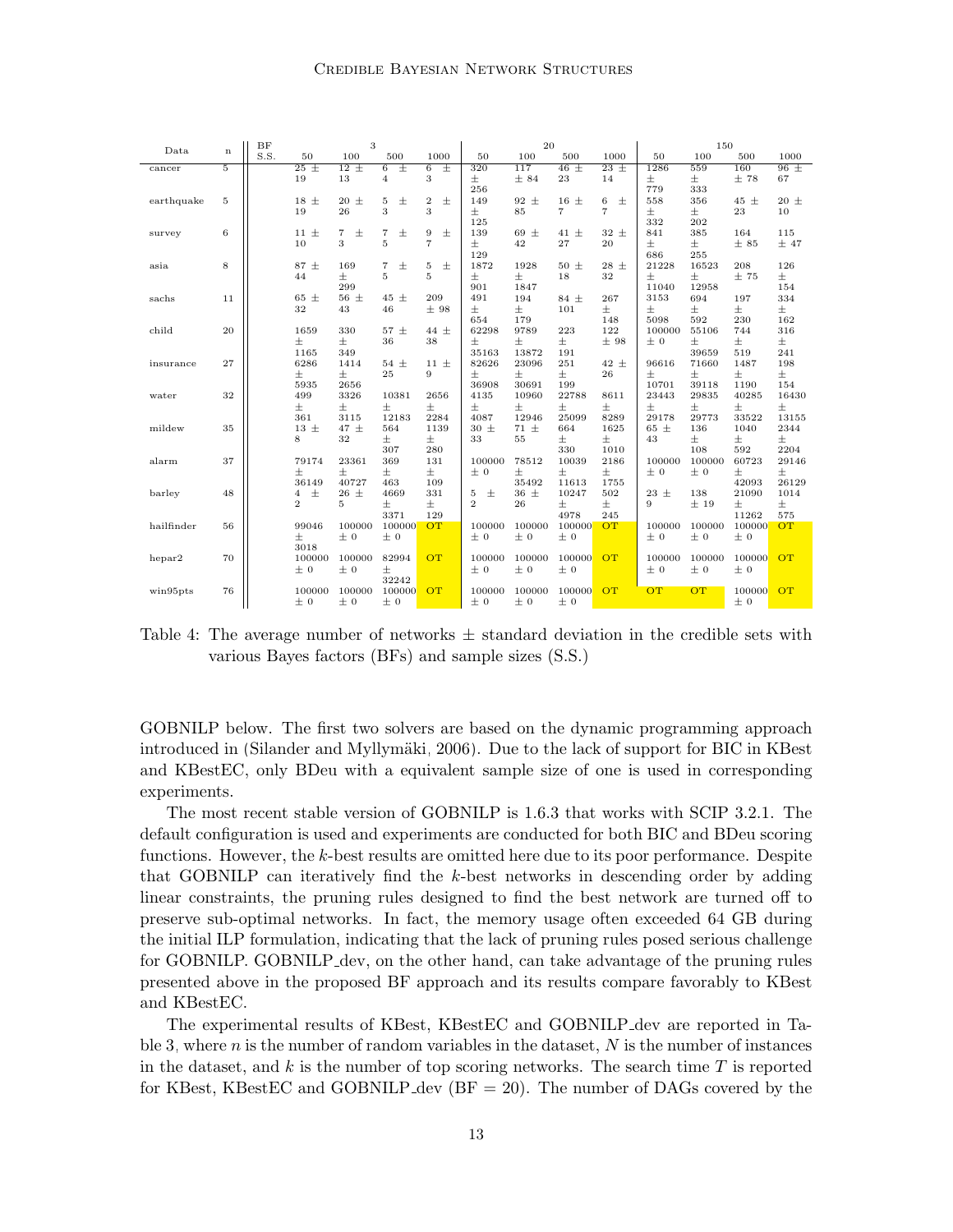|            |    | BF   |                           | 3                         |                         |                           | 20<br>150                        |                         |                         |                           |                         |                |                           |                           |
|------------|----|------|---------------------------|---------------------------|-------------------------|---------------------------|----------------------------------|-------------------------|-------------------------|---------------------------|-------------------------|----------------|---------------------------|---------------------------|
| Data       | n  | S.S. | 50                        | 100                       | 500                     | 1000                      | 50                               | 100                     | 500                     | 1000                      | 50                      | 100            | 500                       | 1000                      |
| cancer     | 5  |      | $\overline{+}$<br>10      | Ŧ<br>$\overline{4}$       | Ŧ<br>$\overline{2}$     | $\overline{2}$<br>Ŧ       | $94 +$                           | $36 \pm$                | $14 \pm$                | Ŧ<br>$\overline{7}$       | 368                     | 159            | $47 \pm$                  | $28 \pm$                  |
|            |    |      | 8                         | 3                         | $\mathbf{2}$            | $\mathbf{1}$              | 72                               | 23                      | $\overline{7}$          | $\overline{4}$            | $\pm$                   | ± 92           | 21                        | 18                        |
|            |    |      |                           |                           |                         |                           |                                  |                         |                         |                           | 224                     |                |                           |                           |
| earthquake | 5  |      | 士<br>5                    | 5<br>$\pm$                | $\boldsymbol{2}$<br>士   | $\pm$<br>$\mathbf{1}$     | 37<br>$\pm$                      | $22 \pm$                | 士<br>$\overline{4}$     | $\,2$<br>$\pm$            | 145                     | $89 \pm$       | $10 \pm$                  | 5<br>$\pm$                |
|            |    |      | $\overline{5}$            | 5                         | $\mathbf{1}$            | $\mathbf{1}$              | 25                               | 17                      | 1                       | $\mathbf{1}$              | ±78                     | 43             | 5                         | $\overline{2}$            |
| survey     | 6  |      | $\rm 5$<br>$\pm$          | $\overline{4}$<br>$\pm$   | $\overline{2}$<br>士     | $\pm$<br>$\,2\,$          | 40<br>$\pm$                      | $24 \pm$                | $10 \pm$                | $\,$ 6 $\,$<br>$\pm$      | 213                     | 111            | $37 \pm$                  | 21 $\pm$                  |
|            |    |      | 3                         | $\overline{2}$            | $\mathbf{1}$            | $\mathbf{1}$              | 29                               | 13                      | 5                       | 3                         | $\pm$                   | ± 65           | 19                        | 9                         |
|            |    |      |                           |                           |                         |                           |                                  |                         |                         |                           | 141                     |                |                           |                           |
| asia       | 8  |      | $\pm$<br>15               | $27 +$                    | $\boldsymbol{2}$<br>士   | $\pm$<br>$\boldsymbol{2}$ | 283                              | 314                     | $13 \pm$                | $\overline{7}$<br>$\pm$   | 3250                    | 2669           | $58 \pm$                  | $28 \pm$                  |
|            |    |      | 6                         | 41                        | $\mathbf{1}$            | $\mathbf{1}$              | $\pm$                            | Ŧ                       | $\overline{4}$          | 6                         | $\pm$                   | $\pm$          | 19                        | 28                        |
|            |    |      |                           |                           |                         |                           | 123                              | 289                     |                         |                           | 1597                    | 2056           |                           |                           |
| sachs      | 11 |      | $\pm$<br>5                | 3<br>$\pm$                | $\overline{2}$<br>$\pm$ | $\pm$<br>$\,2\,$          | $37 \pm$                         | $12 \pm$                | $\pm$<br>3              | $\pm$<br>$\,2$            | 226                     | $45 \pm$       | $\pm$<br>6                | 3<br>$\pm$                |
|            |    |      | 3                         | 3                         | $\mathbf{1}$            | $\mathbf{1}$              | 45                               | 12                      | $\mathbf{1}$            | $\mathbf{1}$              | $\pm$                   | 42             | 3                         | $\mathbf{1}$              |
|            |    |      |                           |                           |                         |                           |                                  |                         |                         |                           | 333                     |                |                           |                           |
| child      | 20 |      | 51<br>$\pm$               | $13 \pm$                  | 士<br>4                  | $\pm$<br>3                | 2808                             | 415                     | $14 \pm$                | $+$<br>$\overline{7}$     | 16097                   | 5045           | 46 $\pm$                  | $19 \pm$                  |
|            |    |      | 40                        | 13                        | $\overline{2}$          | $\overline{2}$            | $\pm$                            | Ŧ                       | 11                      | $\overline{5}$            | 士                       | $\pm$          | 31                        | 13                        |
|            |    |      |                           |                           |                         |                           | 2477                             | 547                     |                         |                           | 6732                    | 6483           |                           |                           |
| insurance  | 27 |      | 128                       | $27 \pm$                  | 5<br>$\pm$              | $\boldsymbol{2}$<br>$\pm$ | 5107                             | 660                     | $23 \pm$                | $\boldsymbol{9}$<br>$\pm$ | 15115                   | 4522           | 137                       | $40~\pm$                  |
|            |    |      | 士                         | 28                        | $\overline{2}$          | $\overline{2}$            | 士                                | 士                       | 19                      | 5                         | 士                       | 士              | $\pm$                     | 32                        |
|            |    |      | 146                       |                           |                         |                           | 5182                             | 761                     |                         |                           | 10086                   | 3334           | 119                       |                           |
| water      | 32 |      | $\,$ 6 $\,$<br>$\pm$      | $\boldsymbol{2}$<br>$\pm$ | 4<br>士                  | $\pm$<br>3                | $47 \pm$                         | $\overline{7}$<br>$\pm$ | $11 \pm$                | 8<br>$\pm$                | 226                     | $23 \pm$       | $22 \pm$                  | $17 \pm$                  |
|            |    |      | $\overline{4}$            | $\mathbf{1}$              | 6                       | $\overline{2}$            | 49                               | $\overline{4}$          | 14                      | 6                         | $\pm$                   | 14             | 24                        | 12                        |
|            |    |      |                           |                           |                         |                           |                                  |                         |                         |                           | 274                     |                |                           |                           |
| mildew     | 35 |      | $\boldsymbol{2}$<br>$\pm$ | $\mathbf{1}$<br>士         | 士<br>$\mathbf{1}$       | $\pm$<br>$\mathbf{1}$     | $\pm$<br>3                       | 2<br>$\pm$              | $\overline{2}$<br>$\pm$ | $\boldsymbol{2}$<br>$\pm$ | $\pm$<br>$\overline{7}$ | 士<br>4         | $\boldsymbol{2}$<br>$\pm$ | $\boldsymbol{2}$<br>$\pm$ |
|            |    |      | 1                         | $\mathbf{1}$              | $\overline{0}$          | $\overline{0}$            | 3                                | 1                       | 1                       | $\mathbf{1}$              | $\overline{4}$          | $\overline{2}$ | $\mathbf{1}$              | 3                         |
| alarm      | 37 |      | 2477                      | 287                       | $\pm$<br>14             | 士<br>5                    | 10608                            | 5428                    | 440                     | $80 \pm$                  | 13960                   | 34705          | 6744                      | 1113                      |
|            |    |      | 士                         | $\pm$                     | 9                       | $\overline{5}$            | $\pm$                            | 士                       | $\pm$                   | 64                        | $\pm$                   | $\pm$          | $\pm$                     | 士                         |
|            |    |      | 2580                      | 457                       |                         |                           | 7214                             | 4312                    | 448                     |                           | 8921                    | 16156          | 7224                      | 868                       |
| barley     | 48 |      | $\pm$<br>1                | $\pm$<br>$\mathbf{1}$     | $\overline{2}$<br>$\pm$ | $\mathbf{2}$<br>$\pm$     | $\overline{\mathbf{2}}$<br>$\pm$ | $\overline{2}$<br>$\pm$ | $\pm$<br>6              | 3<br>$\pm$                | $\pm$<br>5              | $\pm$<br>4     | $11 \pm$                  | 5<br>土                    |
|            |    |      | $\mathbf{0}$              | $\mathbf{0}$              | $\mathbf{1}$            | $\overline{0}$            | 1.                               | 1                       | $\overline{2}$          | $\mathbf{1}$              | 1                       | $\mathbf{1}$   | 4                         | 3                         |
| hailfinder | 56 |      | 299                       | $55 \pm$                  | 29730                   | <b>OT</b>                 | 445                              | 1250                    | 30261                   | <b>OT</b>                 | 3546                    | 587            | 37203                     | OT                        |
|            |    |      | $\pm$                     | 41                        | $\pm$                   |                           | $\pm$                            | Ŧ                       | 士                       |                           | $\pm$                   | $\pm$          | $\pm$                     |                           |
|            |    |      | 437                       |                           | 28269                   |                           | 445                              | 2758                    | 28182                   |                           | 5619                    | 306            | 35406                     |                           |
| hepar2     | 70 |      | 29056                     | 24427                     | 8129                    | OT                        | 47869                            | 32408                   | 23515                   | OT                        | 39769                   | 38219          | 21942                     | <b>OT</b>                 |
|            |    |      | 士                         | $\pm$                     | $\pm$                   |                           | $\pm$                            | 士                       | 士                       |                           | 士                       | 士              | $\pm$                     |                           |
|            |    |      | 17518                     | 15628                     | 6811                    |                           | 28169                            | 21816                   | 22694                   |                           | 26715                   | 27572          | 28073                     |                           |
| win95pts   | 76 |      | 44666                     | 21751                     | 21679                   | <b>OT</b>                 | 34578                            | 30477                   | 23359                   | <b>OT</b>                 | <b>OT</b>               | OT             | 27264                     | <b>OT</b>                 |
|            |    |      | 士                         | $\pm$                     | $\pm$                   |                           | $\pm$                            | $\pm$                   | 士                       |                           |                         |                | 士                         |                           |
|            |    |      | 32398                     | 19698                     | 21324                   |                           | 19408                            | 34155                   | 20296                   |                           |                         |                | 30802                     |                           |

<span id="page-13-0"></span>Table 5: The average number of equivalence classes  $\pm$  standard deviation in the credible sets with various Bayes factors (BFs) and sample sizes (S.S.)

k MECs  $|\mathcal{G}_k|$  is reported for KBestEC. In comparison, the last two columns are the number of found networks  $|\mathcal{G}_{20}|$  and the number of MECs  $|\mathcal{M}_{20}|$  using the BF approach with a given BF of 20 and BDeu scoring function.

As the number of requested networks k increases, the search time for both KBest and KBestEC grows exponentially. The KBest and KBestEC are designed to solve problems of size fewer than 20, and so they have some difficulty with larger datasets.<sup>[10](#page-13-1)</sup> They also fail to generate correct scoring files for msnbc. KBestEC seems to successfully expand the coverage of DAGs with some overhead for checking equivalence classes. However, KBestEC took much longer than KBest for some instances, e.g., nltcs and letter, and the number of DAGs covered by the found MECs is inconsistent for nltcs, letter and zoo. The search time for the BF approach is improved over the k-best approach except for datasets with very large sample sizes. The generalized pruning rules are very effective in reducing the search space, which then allows GOBNILP dev to solve the ILP problem subsequently. Comparing to the improved results in [\(Chen et al., 2015,](#page-22-4) [2016\)](#page-22-5), our approach can scale to larger networks if the scoring file can be generated.<sup>[11](#page-13-2)</sup>

<span id="page-13-1"></span><sup>10.</sup> Obtained through correspondence with the author.

<span id="page-13-2"></span><sup>11.</sup> We are unable to generate BDeu score files for datasets with 30 or more variables.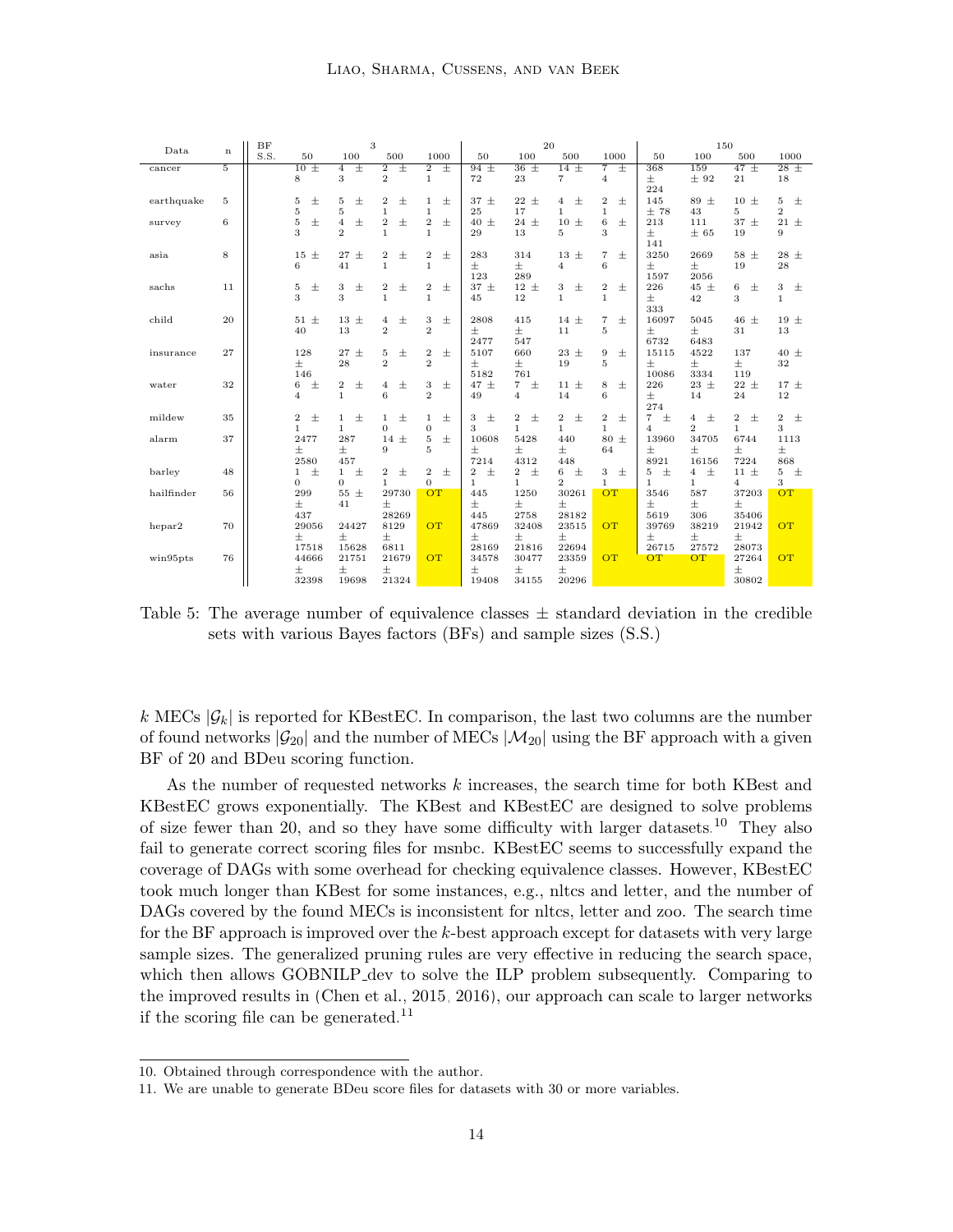

<span id="page-14-0"></span>Figure 2: The deviation  $\epsilon$  from the optimal BDeu score by k using results from KBest. The corresponding values of the BF ( $\epsilon = \log(BF)$ , see Equation [3\)](#page-6-5) are presented on the right. For example, if the desired BF value is 20, then all networks falling below the dash line at 20 are credible.

Now we show that different datasets have distinct score patterns in the top scoring networks. The scores of the 1,000-best networks for some datasets in the KBest experiment are plotted in Figure [2.](#page-14-0) A specific line for a dataset indicates the deviation  $\epsilon$  from the optimal BDeu score by the kth-best network. For reference, the red dash lines represent different levels of BFs calculated by  $\epsilon = \log BF$  (See Equation [3\)](#page-6-5). The figure shows that it is difficult to pick a value for k a priori to capture the appropriate set of top scoring networks. For a few datasets such as adult and letter, it only takes fewer than 50 networks to reach a BF of 20, whereas zoo needs more than 10,000 networks. The sample size has a significant effect on the number of networks at a given BF since the lack of data leads to many BNs with similar probabilities. It would be reasonable to choose a large value for  $k$ in model averaging when data is scarce and vice versa, but only the BF approach is able to automatically find the appropriate and credible set of networks for further analysis.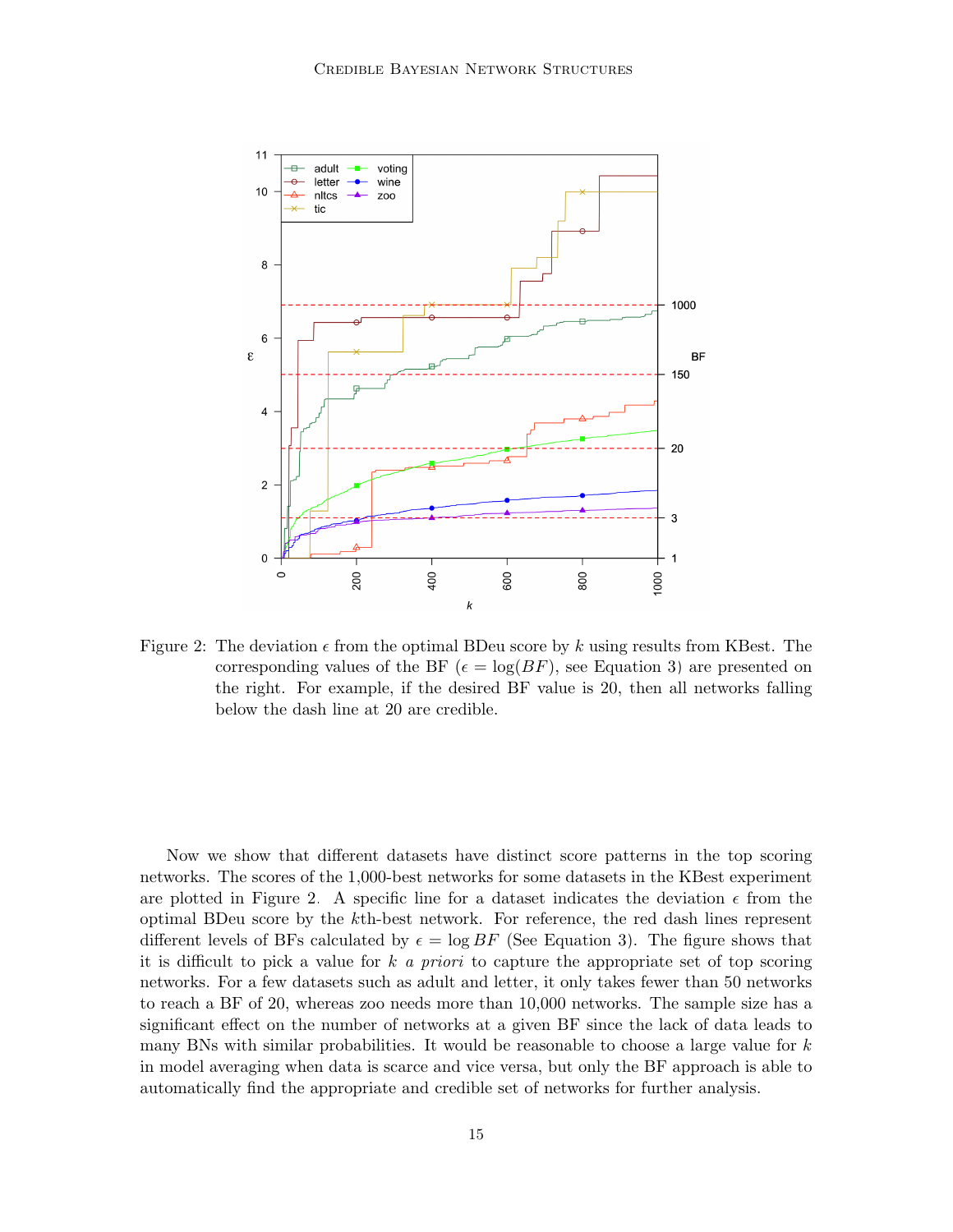## 6. Conclusion

Existing approaches for model averaging for Bayesian network structure learning either severely restrict the structure of the Bayesian network or have only been shown to scale to networks with fewer than 30 random variables. In this paper, we proposed a novel approach to model averaging in Bayesian network structure learning that finds all networks within a factor of optimal. Our approach has two primary advantages. First, our approach only considers credible models in that they are optimal or near-optimal in score. Second, our approach is significantly more efficient and scales to much larger Bayesian networks than existing approaches. We modified GOBNILP [\(Bartlett and Cussens, 2013\)](#page-21-1), a state-of-theart method for finding an optimal Bayesian network, to implement our generalized pruning rules and to find all *near*-optimal networks. Our experimental results demonstrate that the modified GOBNILP scales to significantly larger networks without resorting to restricting the structure of the Bayesian networks that are learned.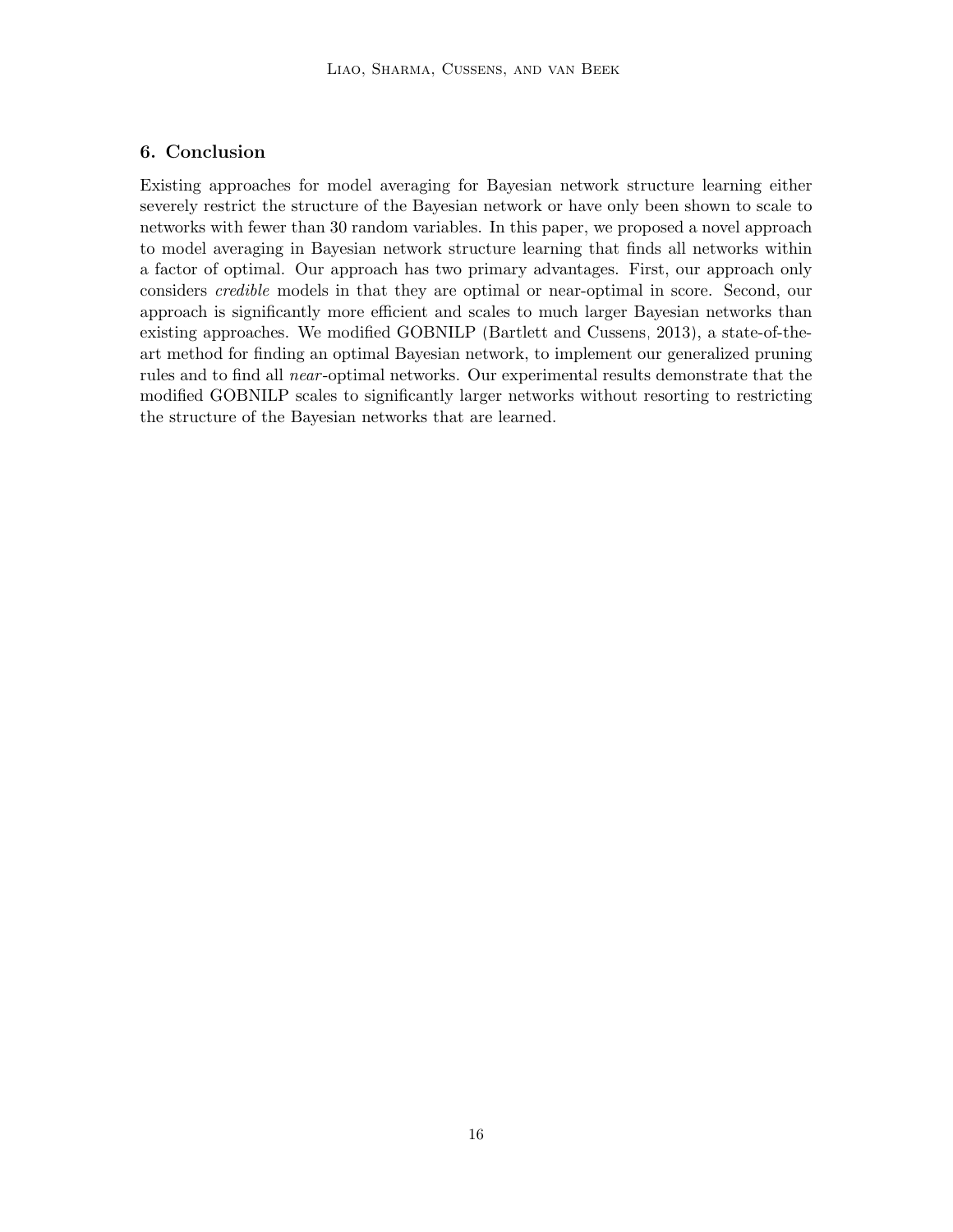## Appendix A. Proofs of Pruning Rules

We discuss the original pruning rules and prove their generalization below. A candidate parent set  $\Pi_i$  can be *safely pruned* given a non-negative constant  $\epsilon \in \mathbb{R}^+$  if  $\Pi_i$  cannot be the parent set of  $V_i$  in any network in the set of credible networks. Note that proofs of the original rules can be obtained by setting  $\epsilon = 0$ .

### A.1 Proof of Lemma [3](#page-6-3)

<span id="page-16-0"></span>[Teyssier and Koller \(2005\)](#page-23-13) give a pruning rule that is applicable for all decomposable scoring functions.

**Theorem 9** [\(Teyssier and Koller, 2005\)](#page-23-13) Given a vertex variable  $V_j$ , and candidate parent sets  $\Pi_j$  and  $\Pi'_j$ , if  $\Pi_j \subset \Pi'_j$  and  $\sigma(\Pi_j) < \sigma(\Pi'_j)$ ,  $\Pi'_j$  can be safely pruned.

We relax this pruning rule and prove Lemma [3](#page-6-3) below.

**Proof** (Lemma [3\)](#page-6-3) Consider networks  $G$  and  $G'$  that are the same except for the parent set of  $V_j$ , where G has the parent set  $\Pi_j$  for  $V_j$  and G' has the parent set  $\Pi'_j$  for  $V_j$ .

$$
\sigma(G) = \sigma(\Pi_j) + \sum_{i \neq j} \sigma(\Pi_j)
$$
 [ $\sigma$ () is decomposable]  
\n
$$
\leq \sigma(\Pi'_j) + \epsilon + \sum_{i \neq j} \sigma(\Pi_j)
$$
 [given]  
\n
$$
= \sigma(G').
$$

 $\blacksquare$ 

Thus,  $G'$  cannot be in the set of credible networks.

#### A.2 Proof of Theorem [4](#page-6-4)

An additional pruning rule can be derived from Theorem [9](#page-16-0) that is applicable to the BIC/MDL scoring function.

**Theorem 10** [\(de Campos and Ji, 2011\)](#page-22-8) Given a vertex variable  $V_i$ , and candidate parent sets  $\Pi_i$  and  $\Pi'_i$ , if  $\Pi_i \subset \Pi'_i$  and  $\sigma(\Pi_i) - t(\Pi'_i) < 0$ ,  $\Pi'_i$  and all supersets of  $\Pi'_i$  can be safely pruned if  $\sigma$  is the BIC/MDL scoring function.

Here,  $t(\Pi'_i)$  is the penalty term in the BIC scoring function. This pruning rule is relaxed as Theorem [4](#page-6-4) and we prove it below. Proof (Theorem [4\)](#page-6-4)

$$
\sigma(\Pi_i) - t(\Pi'_i) + \epsilon < 0 \quad \text{[given]}
$$
\n
$$
\Rightarrow -\sigma(\Pi_i) + t(\Pi'_i) - \epsilon > 0 \quad \text{[given]}
$$
\n
$$
\Rightarrow -\sigma(\Pi_i) + t(\Pi'_i) - L(\Pi'_i) - \epsilon > 0 \quad \text{[L(\Pi'_i) < 0]}
$$
\n
$$
\Rightarrow \sigma(\Pi'_i) > \sigma(\Pi_i) + \epsilon.
$$

By Lemma [3,](#page-6-3)  $\Pi_i$  cannot be an optimal parent set. Using the fact that penalties increase with increase in parent set size, supersets of  $\Pi_i'$  cannot be in the set of credible networks.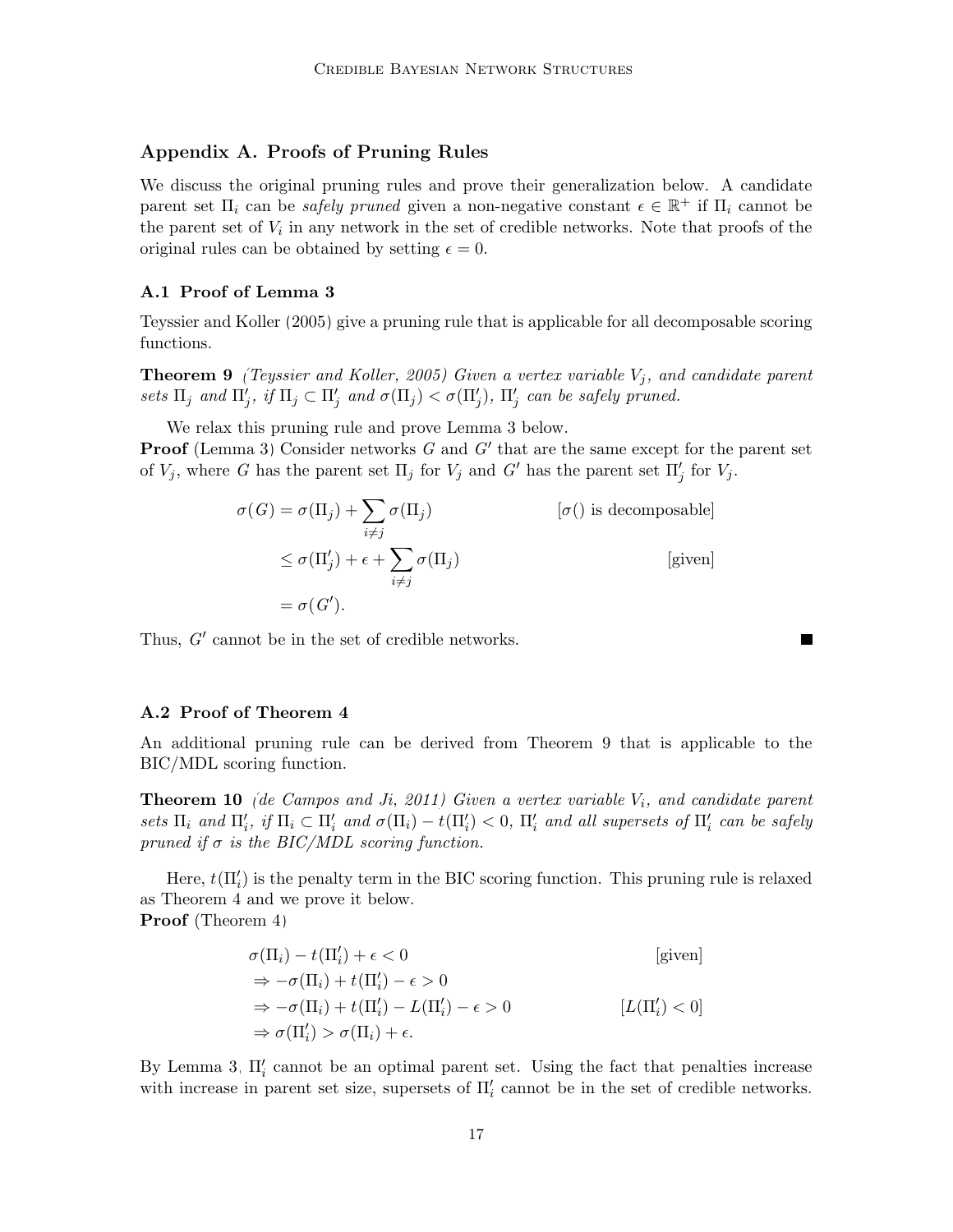П

 $\blacksquare$ 

The result follows.

#### A.3 Proof of Theorem [5](#page-6-0)

<span id="page-17-0"></span>**Theorem 11** [\(de Campos and Ji, 2011\)](#page-22-8) Given a vertex variable  $V_i$  and candidate parent set  $\Pi_i$  such that  $r_{\Pi_i} > \frac{N}{w}$  $\frac{N}{w} \frac{\log r_i}{r_i - 1}$  $\frac{\log r_i}{r_i-1}$ , if  $\Pi_i \subsetneq \Pi'_i$ , then  $\Pi'_i$  can be safely pruned if  $\sigma$  is the BIC scoring function.

We relax the pruning rule given in Theorem [11](#page-17-0) as Theorem [5](#page-6-0) and prove it below. Proof (Theorem [5\)](#page-6-0)

$$
\sigma(\Pi'_{i}) - \sigma(\Pi_{i})
$$
\n
$$
\stackrel{0}{=} - \max_{\theta_{i}} L(\Pi'_{i}) + t(\Pi'_{i}) \cdot w + \max_{\theta_{i}} L(\Pi_{i}) - t(\Pi_{i}) \cdot w
$$
\n
$$
\geq - \max_{\theta_{i}} L(\Pi_{i}) + t(\Pi'_{i}) \cdot w - t(\Pi_{i}) \cdot w
$$
\n
$$
\stackrel{?}{=} - \sum_{j=1}^{r_{\Pi_{i}}} n_{ij} \left( - \sum_{i=1}^{r_{i}} \frac{n_{ijk}}{n_{ij}} \log \frac{n_{ijk}}{n_{ij}} \right) + t(\Pi'_{i}) \cdot w - t(\Pi_{i}) \cdot w
$$
\n
$$
\stackrel{?}{=} - \sum_{j=1}^{r_{\Pi_{i}}} n_{ij} H(\theta_{ij}) - t(\Pi'_{i}) \cdot w + t(\Pi_{i}) \cdot w
$$
\n
$$
\stackrel{?}{=} - \sum_{j=1}^{r_{\Pi_{i}}} n_{ij} \log r_{i} + r_{\Pi_{i}} \cdot (r_{e} - 1) \cdot (r_{i} - 1) \cdot w
$$
\n
$$
\stackrel{?}{=} - \sum_{j=1}^{r_{\Pi_{i}}} n_{ij} \log r_{i} + r_{\Pi_{i}} \cdot (r_{i} - 1) \cdot w
$$
\n
$$
\stackrel{=}{=} -N \log r_{i} + r_{\Pi_{i}} \cdot (r_{i} - 1) \cdot w
$$
\n
$$
\stackrel{?}{=} \epsilon.
$$

Step 0 uses the definition of BIC. Step 1 uses  $\max_{\theta_i} L(\Pi'_i)$  is negative. Step 2 uses the fact that the maximum likelihood estimate,  $\theta_{ijk}^* = \frac{n_{ijk}^{*}}{n_{ij}}$  $\frac{n_{ijk}}{n_{ij}}$  and  $n_{ij} = \sum_{i=1}^{r_i} n_{ijk}$ . Step 3 uses the definition of entropy. Step 4 uses the definition of the penalty function  $t$ . Step 5 uses  $r_e \geq 2$ . Finally, the RHS in Step 6 follows because of the definition of  $n_{ij}$ . Step 7 uses the assumption of the theorem.

Using Lemma [3,](#page-6-3) we get the result as desired.

#### A.4 Proof of Corollary [6](#page-6-1)

<span id="page-17-1"></span>**Corollary 12** [\(de Campos and Ji, 2011\)](#page-22-8) Given a vertex variable  $V_i$  and candidate parent set  $\Pi_i$ , if  $\Pi_i$  has more than  $\log_2 N$  elements,  $\Pi_i$  can be safely pruned if  $\sigma$  is the BIC scoring function.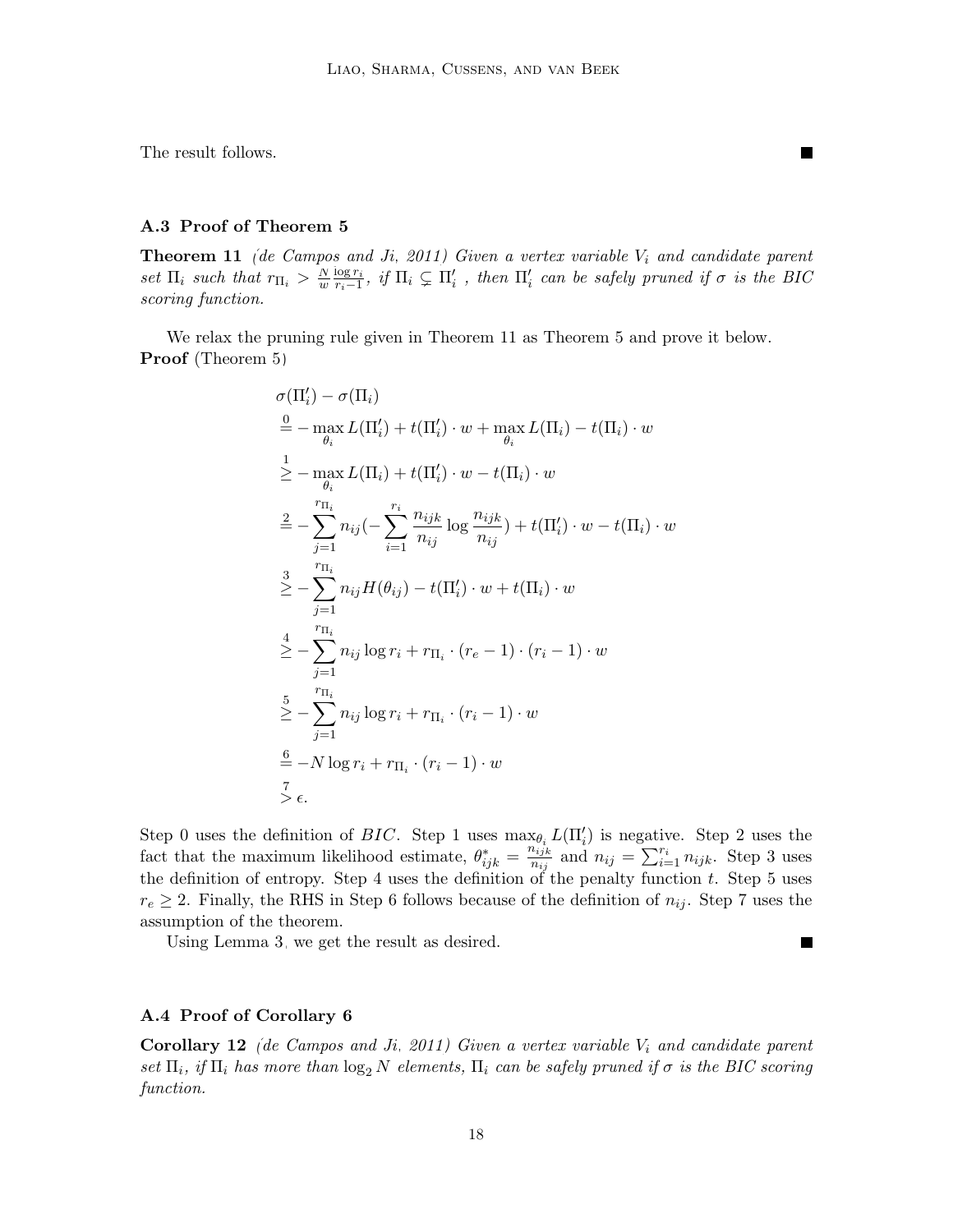Using Theorem [5,](#page-6-0) we generalize Corollary [12](#page-17-1) to Corollary [6](#page-6-1) and prove it below.

**Proof** (Corollary [6\)](#page-6-1) Assuming  $N > 4$ , take a variable  $V_i$  and a parent set  $\Pi_i$  with  $|\Pi_i| = \lceil \log_2(N + \epsilon) \rceil$  elements. Because every variable has at least two states, we know that  $r_{\Pi_i} \geq 2^{\vert \Pi_i \vert} \geq N + \epsilon > \frac{N}{w} \frac{\log r_i}{r_i - 1} + \epsilon$ , because  $w = \log \frac{N}{2}$  gives us  $\frac{\log r_i}{w(r_i - 1)} < 1$ , and by Theorem [5](#page-6-0) we know that no proper superset of  $\Pi_i$  can be an optimal parent set for  $V_i$  as desired. ш

### A.5 Proof of Theorem [7](#page-7-1)

<span id="page-18-1"></span>**Lemma 13** [\(de Campos et al., 2018\)](#page-22-9) Given a vertex variable  $V_i$ , and candidate parent sets  $\Pi_i$ ,  $\Pi'_i$  such that  $\Pi_i = \Pi'_i \cup \{V_j\}$  for some variable  $V_j \notin \Pi'_i$ , we have  $L(\Pi_i) - L(\Pi'_i) \le$  $N \cdot \min\{H(V_i \mid \Pi'_i), H(V_j \mid \Pi'_i)\}.$ 

**Proof** First, consider the definition of  $L_i(\Pi_i)$ ,

$$
L(\Pi_i) = \max_{\theta} \sum_{j=1}^{r_{\Pi_i}} \sum_{k=1}^{r_i} n_{ijk} \log \theta_{ijk},
$$

where the maximum likelihood estimate of  $\theta_{ijk}$  is  $\frac{n_{ijk}}{n_{ij}}$ . This gives us  $N \cdot H(V_i \mid \Pi_i) = -L(\Pi_i)$ . Thus, we get,

$$
L(\Pi_i)-L(\Pi'_i)=N\cdot (H(V_i\mid \Pi'_i)-H(V_i\mid \Pi_i)\stackrel{1}{\leq} N\cdot H(V_i\mid \Pi'_i).
$$

We use the fact that entropy is positive. Now, consider the definition of mutual information,

$$
I(X, Y | Z) = H(X | Z) = H(X | Y \cup Z).
$$

This gives us,

$$
L(\Pi_i) - L(\Pi'_i) = N \cdot I(V_i, V_j \mid \Pi'_i)
$$
  
\n
$$
\stackrel{2}{=} N \cdot (H(V_j \mid \Pi'_i) - H(V_j \mid \Pi'_i \cup \{V_i\}))
$$
  
\n
$$
\Rightarrow L(\Pi_i) - L(\Pi'_i) \stackrel{3}{\leq} N \cdot \min\{H(V_i \mid \Pi'_i), H(V_j \mid \Pi'_i)\}.
$$

 $\blacksquare$ 

Step 3 combines Steps 1 and 2. The result follows as desired.

<span id="page-18-0"></span>**Theorem 14** [\(de Campos et al., 2018\)](#page-22-9) Given a vertex variable  $V_i$ , and candidate parent set  $\Pi_i$ , let  $V_j \notin \Pi_i$  such that  $N \cdot \min\{H(V_i \mid \Pi_i), H(V_j \mid \Pi_i)\} \geq (1 - r_j) \cdot t(\Pi_i)$ . Then the candidate parent set  $\Pi_i' = \Pi_i \cup \{V_j\}$  and all its supersets can be safely pruned if  $\sigma$  is the BIC scoring function.

We relax Theorem [14](#page-18-0) and prove its generalization below.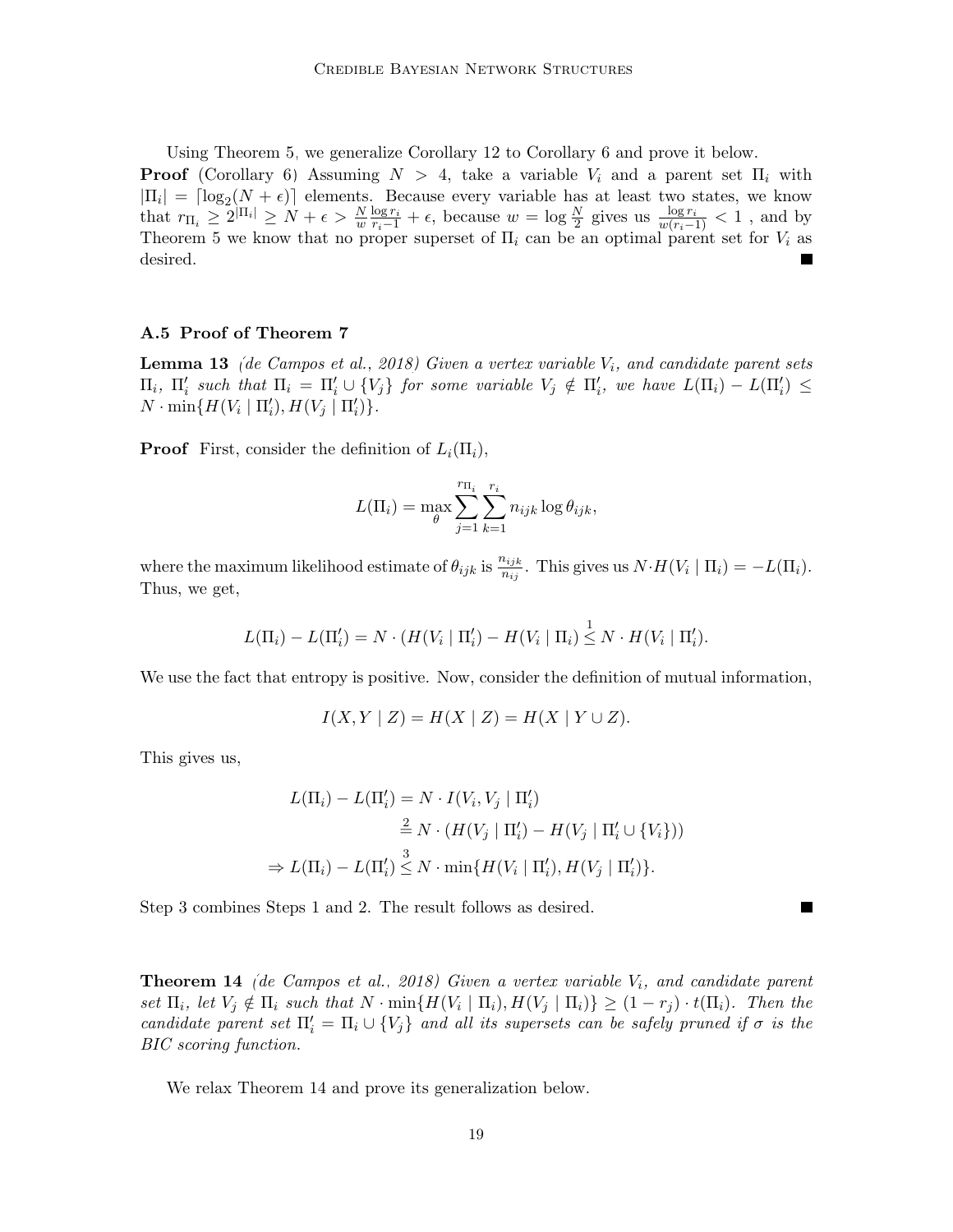Proof (Theorem [7\)](#page-7-1)

$$
\sigma(\Pi'_i) \stackrel{0}{=} -L(\Pi'_i) + t(\Pi'_i)
$$
\n
$$
\stackrel{1}{\geq} -L(\Pi_i) - N \cdot \min\{H(V_i \mid \Pi_i); H(V_j \mid \Pi_i)\} + t(\Pi'_i)
$$
\n
$$
\stackrel{2}{\geq} -L(\Pi_i) + (1 - r_j) \cdot t(\Pi_i) + \epsilon + t(\Pi'_i)
$$
\n
$$
\stackrel{3}{=} -L(\Pi_i) + t(\Pi_i) - r_j \cdot t(\Pi_i) + \epsilon + t(\Pi'_i)
$$
\n
$$
\stackrel{4}{=} -L(\Pi_i) + t(\Pi_i) - r_j \cdot r_{\Pi_i} \cdot (r_i - 1) + \epsilon + t(\Pi'_i)
$$
\n
$$
\stackrel{5}{=} -L(\Pi_i) + t(\Pi_i) - t(\Pi'_i) + \epsilon + t(\Pi'_i)
$$
\n
$$
\stackrel{6}{=} \sigma(\Pi_i) + \epsilon.
$$

Step 1 uses Lemma [13.](#page-18-1) Step 2 uses the assumptions of the question. Step 4 uses the definition of t. Step 5 uses  $\Pi_i' = \Pi_i \cup \{V_j\}$ . Using Lemma [3,](#page-6-3) the result follows as desired.  $\blacksquare$ 

### A.6 Proof of Theorem [8](#page-7-0)

<span id="page-19-0"></span>**Lemma 15** Let  $n_{ij}$  be a positive integer and  $\alpha'$  be a positive real number. Then

$$
\log \frac{\Gamma(n_{ij} + \alpha')}{\Gamma(\alpha')} = \sum_{i=0}^{n_{ij-1}} \log(i + \alpha')
$$

**Proof** We start with the property that  $\Gamma(x+1) = x\Gamma(x)$  for any positive real number x. As  $\alpha' > 0$ , this gives us,

$$
\frac{\Gamma(1+\alpha')}{\Gamma(\alpha')} \stackrel{\text{O}}{=} \alpha'
$$
\n
$$
\frac{\Gamma(2+\alpha')}{\Gamma(1+\alpha')} \stackrel{1}{=} (1+\alpha')
$$
\n
$$
\Rightarrow \frac{\Gamma(1+\alpha') \cdot \Gamma(2+\alpha')}{\Gamma(1+\alpha')\Gamma(\alpha')} \stackrel{2}{=} \alpha'(1+\alpha')
$$
\n
$$
\Rightarrow \frac{\Gamma(1+\alpha') \cdots \Gamma(n_{ij}+\alpha')}{\Gamma(n_{ij}-1+\alpha') \cdots \Gamma(\alpha')} \stackrel{3}{=} \alpha' \cdots (n_{ij}-1+\alpha')
$$
\n
$$
\Rightarrow \frac{\Gamma(n_{ij}+\alpha')}{\Gamma(\alpha')} \stackrel{4}{=} \alpha' \cdots (n_{ij}-1+\alpha')
$$
\n
$$
\Rightarrow \log \frac{\Gamma(n_{ij}+\alpha')}{\Gamma(\alpha')} \stackrel{5}{=} \sum_{i=0}^{n_{ij-1}} \log(i+\alpha').
$$

<span id="page-19-1"></span>Step 1 uses  $1 + \alpha'$ . Step 2 follows by multiplication of the equations in Step 1 and Step 0. Step 3 follows by repeated application of the identity. Step 4 cancels identical terms in the LHS. The result follows as desired.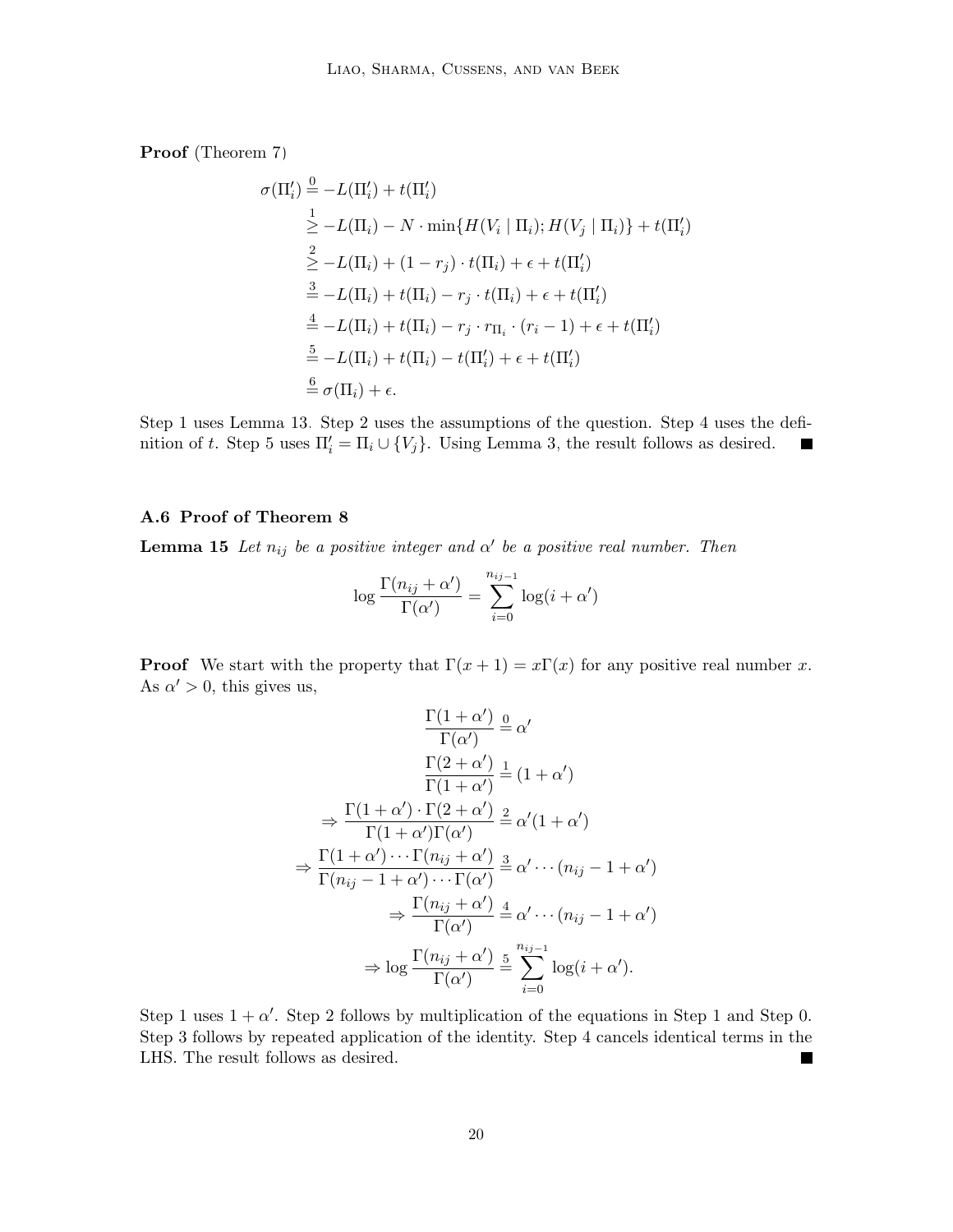**Lemma 16** 6B Let  $\{n_{ijk}\}_{k=1,...r_i}$  be non-negative integers with a positive sum,  $n_{ij} = \sum_{k=1}^{r_i} n_{ijk}$ and  $\alpha''$  be a positive real number. Then

$$
\sum_{k=1}^{r_i} \log \frac{\Gamma(n_{ijk} + \alpha'')}{\Gamma(\alpha'')} \le \log \frac{\Gamma(n_{ij} + \alpha'')}{\Gamma(\alpha'')}
$$

**Proof** Consider allocation of  $\{n_{ijk}\}_{k=1,\dots,r_i}$  items over the  $r_i$  bins. There are two cases.

- Let there be some index  $k^*$  such that  $n_{ijk^*} = n_{ij}$ . This means that  $n_{ijk} = 0$  for all  $k \neq k^*$ . It follows that  $\sum_{k=1}^{r_i} \log \frac{\Gamma(n_{ijk} + \alpha^{ij})}{\Gamma(\alpha^{ij})} = \log \frac{\Gamma(n_{ij} + \alpha^{ij})}{\Gamma(\alpha^{ij})}$  $\frac{n_{ij}+\alpha}{\Gamma(\alpha'')}$ .
- Let there be two indices  $k_1$  and  $k_2$  such that  $n_{ijk_1} > 0$  and  $n_{ijk_2} > 0$ . Without loss of generality, we can assume that  $n_{ijk_1} \geq n_{ijk_2}$ . We move one item from bin  $k_1$  to bin  $k_2$ . The sum  $n_{ij}$  remains constant. By Lemma [15,](#page-19-0) an increase in the RHS by  $\log(n_{ijk_1} + \alpha'') - \log(n_{ijk_2} - 1 + \alpha'')$ , results in a corresponding increase in the LHS. Note that the assumption  $n_{ijk_1} \geq n_{ijk_2}$  means that this increase is positive. By increasing counts at the expense of small counts in this way a sequence of distributions of the fixed sum  $n_{ij}$  over the  $r_i$  bins can be constructed for which the LHS of Lemma [16](#page-19-1) is increasing. The sequence terminates when  $n_{ijk^*} = n_{ij}$  for some  $k^*$ . The result follows.

<span id="page-20-0"></span>Theorem 17 [Correia et al.](#page-22-10) [\(2020\)](#page-22-10)

$$
\sum_{j=1}^{r_{\Pi_i}} \left( \frac{\Gamma(\alpha')}{\Gamma(n_{ij} + \alpha')} + \sum_{k=1}^{r_i} \log \frac{\Gamma(n_{ijk} + \frac{\alpha'}{r_i})}{\Gamma(\frac{\alpha'}{r_i})} \right) \leq \sum_{i=0, j:n_{ij} > 0}^{n_{ij}} \log \left( \frac{i + a'/r_i}{i + \alpha} \right).
$$

Proof

$$
\sum_{j=1}^{r_{\Pi_i}} \left( \log \frac{\Gamma(\alpha')}{\Gamma(n_{ij} + \alpha')} + \sum_{k=1}^{r_i} \log \frac{\Gamma(n_{ijk} + \frac{\alpha'}{r_i})}{\Gamma(\frac{\alpha'}{r_i})} \right)
$$
\n
$$
\leq \sum_{j=1}^{r_{\Pi_i}} \left( \log \frac{\Gamma(\alpha')}{\Gamma(n_{ij} + \alpha')} + \log \frac{\Gamma(n_{ij} + \frac{\alpha'}{r_i})}{\Gamma(\frac{\alpha'}{r_i})} \right)
$$
\n
$$
\leq \sum_{j=1}^{r_{\Pi_i}} \left( \log \frac{\Gamma(\alpha')}{\Gamma(n_{ij} + \alpha')} \frac{\Gamma(n_{ij} + \frac{\alpha'}{r_i})}{\Gamma(\frac{\alpha'}{r_i})} \right)
$$
\n
$$
\leq \sum_{i=0, j: n_{ij} > 0}^{n_{ij} - 1} \left( \log \frac{i + a'/r_i}{i + \alpha'} \right)
$$
\n
$$
\leq \sum_{i=0, j: n_{ij} > 0}^{n_{ij}} \log \left( \frac{i + a'/r_i}{i + \alpha'} \right).
$$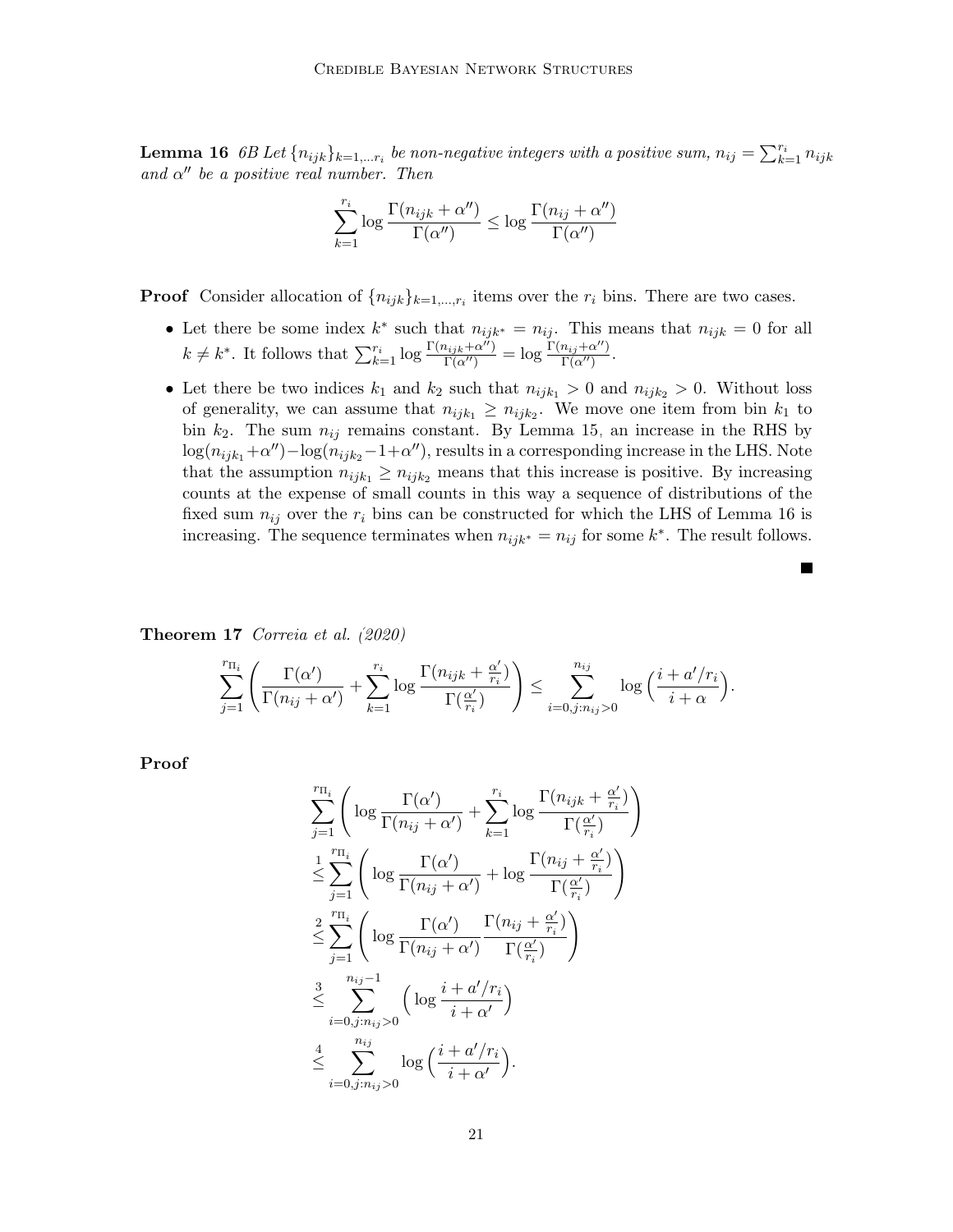Step 1 uses Lemma [16.](#page-19-1) Step 2 assumes  $n_{ij} > 0$ , and uses properties of the logarithm function. Step 3 uses Lemma [15.](#page-19-0) The result follows as desired.

<span id="page-21-3"></span>**Corollary 18** [\(Correia et al., 2020\)](#page-22-10) Given that  $r_i^+ := |\{j : n_{ij} > 0\}|$ , then

$$
\sum_{j=1}^{r_{\Pi_i}} \log \frac{\Gamma(\alpha')}{\Gamma(n_{ij} + \alpha')} + \sum_{k=1}^{r_i} \log \frac{\Gamma(n_{ijk} + \frac{\alpha'}{r_i})}{\Gamma(\frac{\alpha'}{r_i})} \le -r_i^+ \log r_i.
$$

**Proof** If  $n_{ij} > 0$ , then

$$
\sum_{i=0}^{n_{ij}} \log\left(\frac{i+a'/r_i}{i+\alpha'}\right) = -\log r_i \sum_{i=1}^{n_{ij}} \log\left(\frac{i+a'/r_i}{i+\alpha'}\right) \leq -\log r_i.
$$

Note that as  $r_i \geq 2$ , and  $\alpha' > 0$ , it is clear that  $i + \alpha'/r_i < i + \alpha'$ . This means that each term in  $\sum_{i=1}^{n_{ij}} \log \left( \frac{i+a'/r_i}{i+\alpha'} \right)$  $\frac{+a'/r_i}{i+a'}$  is negative. This gives us the second inequality. The result then follows from Theorem [17](#page-20-0)<sup>'</sup> as desired.

<span id="page-21-2"></span>**Corollary 19** [\(Correia et al., 2020\)](#page-22-10) Given a vertex variable  $V_i$  and candidate parent sets  $\Pi_i$  and  $\Pi'_i$  such that  $\Pi_i \subset \Pi'_i$  and  $\Pi_i \neq \Pi'_i$ , let  $r_i^+(\Pi'_i)$  be the number of positive counts in the contingency table for  $\Pi'_i$ . If  $\sigma(\Pi_i) < r_i^+(\Pi'_i)$  log  $r_i$  then  $\Pi'_i$  and the supersets of  $\Pi'_i$  can be safely pruned.

We generalize Corollary [19](#page-21-2) to Theorem [8](#page-7-0) and prove it below.

**Proof** (Theorem [8\)](#page-7-0) Let G' be a Bayesian network where  $\Pi'_{i}$  or one of its supersets is a parent set for  $V_i$ . Let G be another Bayesian network where  $\Pi_i$  is the parent set for  $V_i$ .

Consider the LHS of Corollary [18.](#page-21-3) It is the local BDeu score for a parent set  $\Pi_i'$  which has  $r_{\Pi_i}$  counts  $n_{ij}$  in its contingency table and counts  $n_{ijk}$  in the contingency table for  $\Pi'_i \cup \{V_i\}$ , where  $\alpha' = \alpha/r_{\Pi_i}$  for some ESS  $\alpha$ . If  $r_i^+(\Pi'_i) \log r_i > \sigma(\Pi_i) + \epsilon$  then  $\sigma(\Pi_i) + \epsilon$ is lower than the local BDeu score for  $\Pi_i'$  due to Corollary [18.](#page-21-3) Take a candidate parent set  $\Pi''_i$ . If  $\Pi'_i \subset \Pi''_i$  then  $r_i^+(\Pi''_i) \leq r_i^+(\Pi''_i)$  and so  $r_i^+(\Pi''_i) \log r_i \leq r_i^+(\Pi'_i) \log r_i$ , as  $r_i \geq 2$ . From this it follows that the local score for  $\Pi''_i$  must also be more than  $\sigma(\Pi_i) + \epsilon$ . Using Lemma [3,](#page-6-3) the result follows as desired.

#### References

- <span id="page-21-1"></span>Mark Bartlett and James Cussens. Advances in Bayesian network learning using integer programming. In Proceedings of the 29th Conference on Uncertainty in Artificial Intelligence, pages 182–191, 2013.
- <span id="page-21-0"></span>Wray L. Buntine. Theory refinement of Bayesian networks. In *Proceedings of the Seventh* Conference on Uncertainty in Artificial Intelligence, pages 52–60, 1991.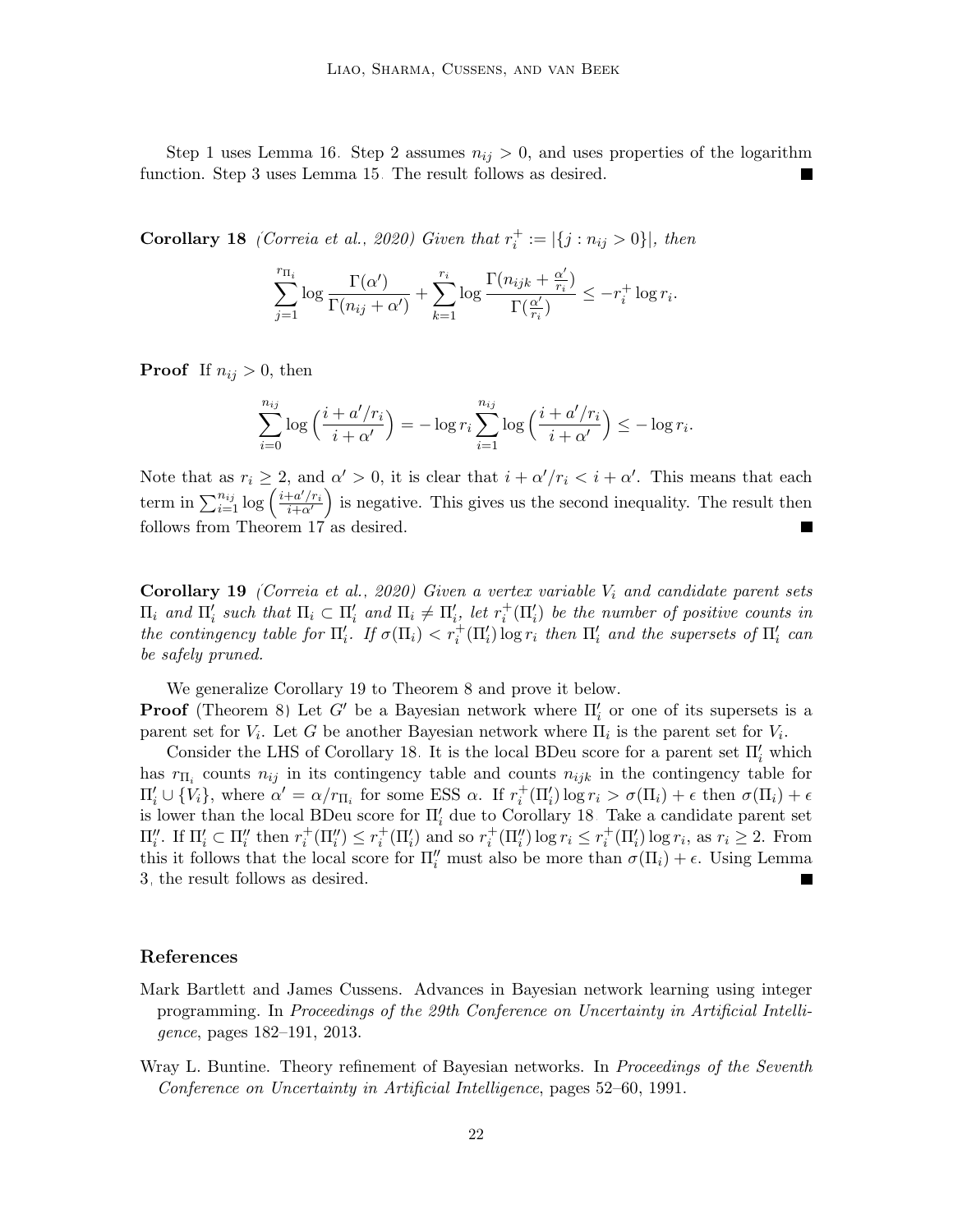- <span id="page-22-4"></span>Eunice Yuh-Jie Chen, Arthur Choi, and Adnan Darwiche. Learning Bayesian networks with non-decomposable scores. In Proceedings of the 4th IJCAI Workshop on Graph Structures for Knowledge Representation and Reasoning (GKR 2015), pages 50–71, 2015. Available as: LNAI 9501.
- <span id="page-22-5"></span>Eunice Yuh-Jie Chen, Arthur Choi, and Adnan Darwiche. Enumerating equivalence classes of Bayesian networks using EC graphs. In Proceedings of the 19th International Conference on Artificial Intelligence and Statistics (AISTATS), pages 591–599, 2016.
- <span id="page-22-6"></span>Eunice Yuh-Jie Chen, Adnan Darwiche, and Arthur Choi. On pruning with the MDL score. International Journal of Approximate Reasoning, 92:363–375, 2018.
- <span id="page-22-7"></span>Yetian Chen and Jin Tian. Finding the k-best equivalence classes of Bayesian network structures for model averaging. In Proceedings of the 28th Conference on Artificial Intelligence, pages 2431–2438, 2014.
- <span id="page-22-1"></span>Gerda Claeskens and Nils Lid Hjort. Model Selection and Model Averaging. Cambridge University Press, 2008.
- <span id="page-22-10"></span>Alvaro HC Correia, James Cussens, and Cassio P de Campos. On pruning for score-based bayesian network structure learning. In The 23rd International Conference on Artificial Intelligence and Statistics, 2020.
- <span id="page-22-0"></span>Adnan Darwiche. Modeling and Reasoning with Bayesian Networks. Cambridge University Press, 2009.
- <span id="page-22-3"></span>Denver Dash and Gregory F. Cooper. Model averaging for prediction with discrete Bayesian networks. Journal of Machine Learning Research, 5:1177–1203, 2004.
- <span id="page-22-8"></span>Cassio P. de Campos and Qiang Ji. Efficient structure learning of Bayesian networks using constraints. J. Mach. Learn. Res., 12:663–689, 2011.
- <span id="page-22-9"></span>Cassio P. de Campos, Mauro Scanagatta, Giorgio Corani, and Marco Zaffalon. Entropybased pruning for learning Bayesian networks using BIC. Artificial Intelligence, 260: 42–50, 2018.
- <span id="page-22-11"></span>Dua Dheeru and Efi Karra Taniskidou. UCI machine learning repository, 2017. URL <http://archive.ics.uci.edu/ml>.
- <span id="page-22-12"></span>Ambros Gleixner, Michael Bastubbe, Leon Eifler, Tristan Gally, Gerald Gamrath, Robert Lion Gottwald, Gregor Hendel, Christopher Hojny, Thorsten Koch, Marco E. Lübbecke, Stephen J. Maher, Matthias Miltenberger, Benjamin Müller, Marc E. Pfetsch, Christian Puchert, Daniel Rehfeldt, Franziska Schl¨osser, Christoph Schubert, Felipe Serrano, Yuji Shinano, Jan Merlin Viernickel, Matthias Walter, Fabian Wegscheider, Jonas T. Witt, and Jakob Witzig. The SCIP Optimization Suite 6.0. Technical report, Optimization Online, July 2018. URL [http://www.optimization-online.org/](http://www.optimization-online.org/DB_HTML/2018/07/6692.html) [DB\\_HTML/2018/07/6692.html](http://www.optimization-online.org/DB_HTML/2018/07/6692.html).
- <span id="page-22-2"></span>Ru He, Jin Tian, and Huaiqing Wu. Bayesian learning in Bayesian networks of moderate size by efficient sampling. Journal of Machine Learning Research, 17:1–54, 2016.